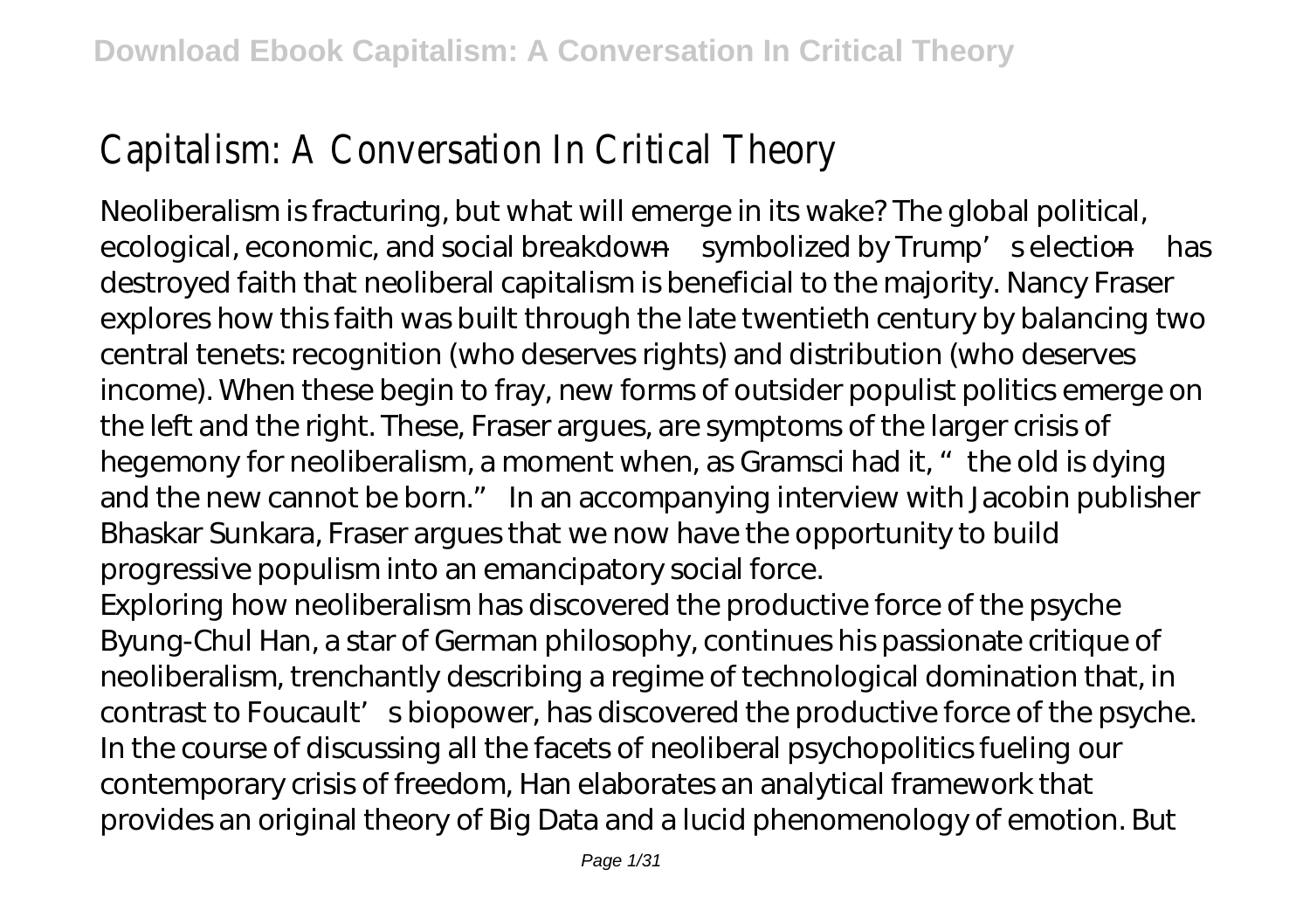this provocative essay proposes counter models too, presenting a wealth of ideas and surprising alternatives at every turn.

An exploration of the utopias and dystopias that could develop from present society Peter Frase argues that increasing automation and a growing scarcity of resources, thanks to climate change, will bring it all tumbling down. In Four Futures, Frase imagines how this post-capitalist world might look, deploying the tools of both social science and speculative fiction to explore what communism, rentism and extermininsm might actually entail. Could the current rise of the real-life robocops usher in a world that resembles Ender's Game? And sure, communism will bring an end to material scarcities and inequalities of wealth—but there's no guarantee that social hierarchies, governed by an economy of "likes," wouldn't rise to take their place. A whirlwind tour through science fiction, social theory and the new technologies are already shaping our lives, Four Futures is a balance sheet of the socialisms we may reach if a resurgent Left is successful, and the barbarisms we may be consigned to if those movements fail.

The Licit Life of Capitalism is both an account of a specific capitalist project—U.S. oil companies working off the shores of Equatorial Guinea—and a sweeping theorization of more general forms and processes that facilitate diverse capitalist projects around the world. Hannah Appel draws on extensive fieldwork with managers and rig workers, lawyers and bureaucrats, the expat wives of American oil executives and the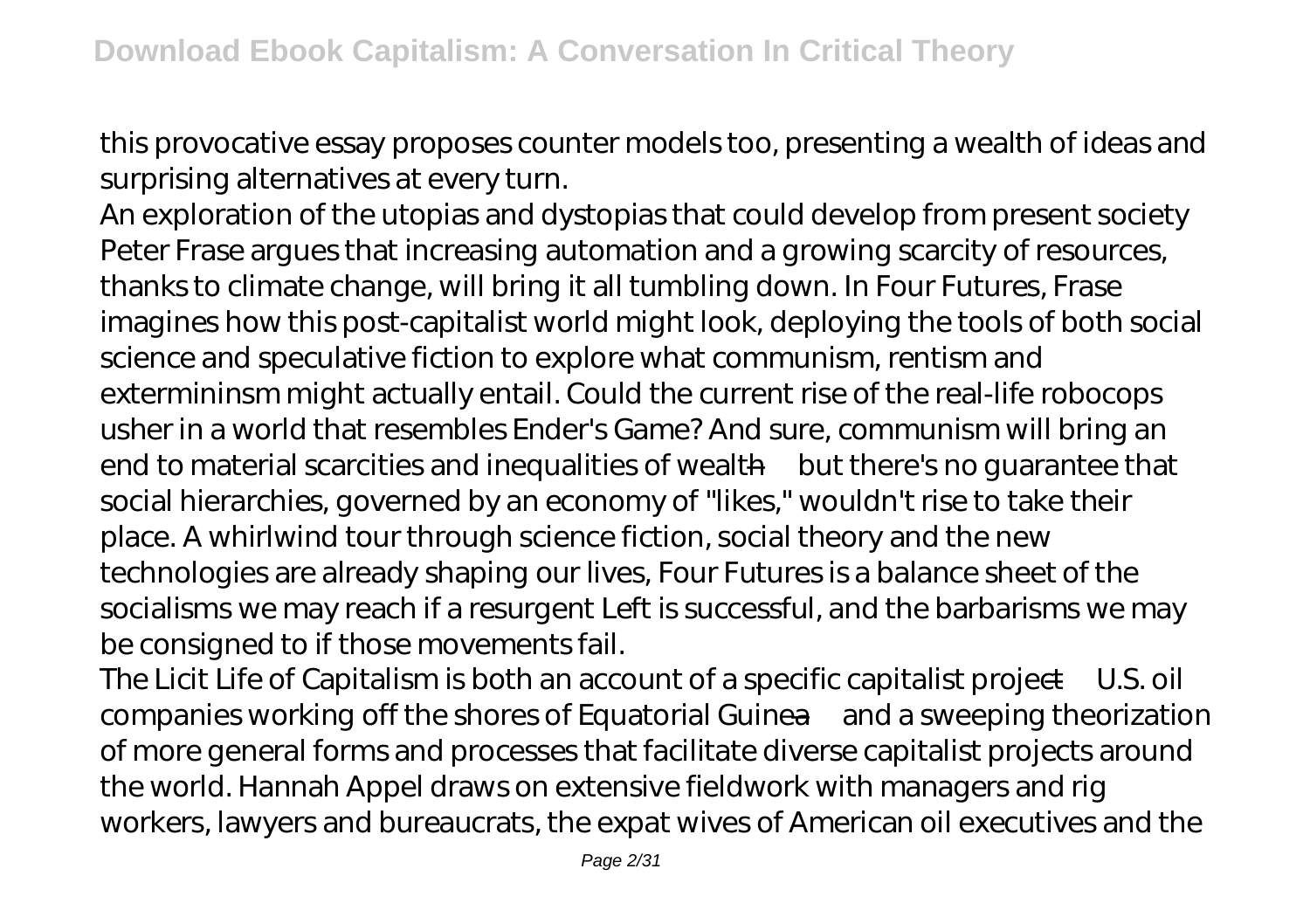Equatoguinean women who work in their homes, to turn conventional critiques of capitalism on their head, arguing that market practices do not merely exacerbate inequality; they are made by it. People and places differentially valued by gender, race, and colonial histories are the terrain on which the rules of capitalist economy are built. Appel shows how the corporate form and the contract, offshore rigs and economic theory are the assemblages of liberalism and race, expertise and gender, technology and domesticity that enable the licit life of capitalism—practices that are legally sanctioned, widely replicated, and ordinary, at the same time as they are messy, contested, and, arguably, indefensible. Foretelling the End of Capitalism Neoliberalism and New Technologies of Power How Fighting Precarity Can Achieve Radical Change Without Crisis or Utopia Economy and State Four Futures Capitalist Realism Life After Capitalism **Psychopolitics** *Reimagining our global economy so it becomes more sustainable and prosperous for all Our*

*global economic system is broken. But we can replace the current picture of global upheaval, unsustainability, and uncertainty with one of an economy that works for all people, and the*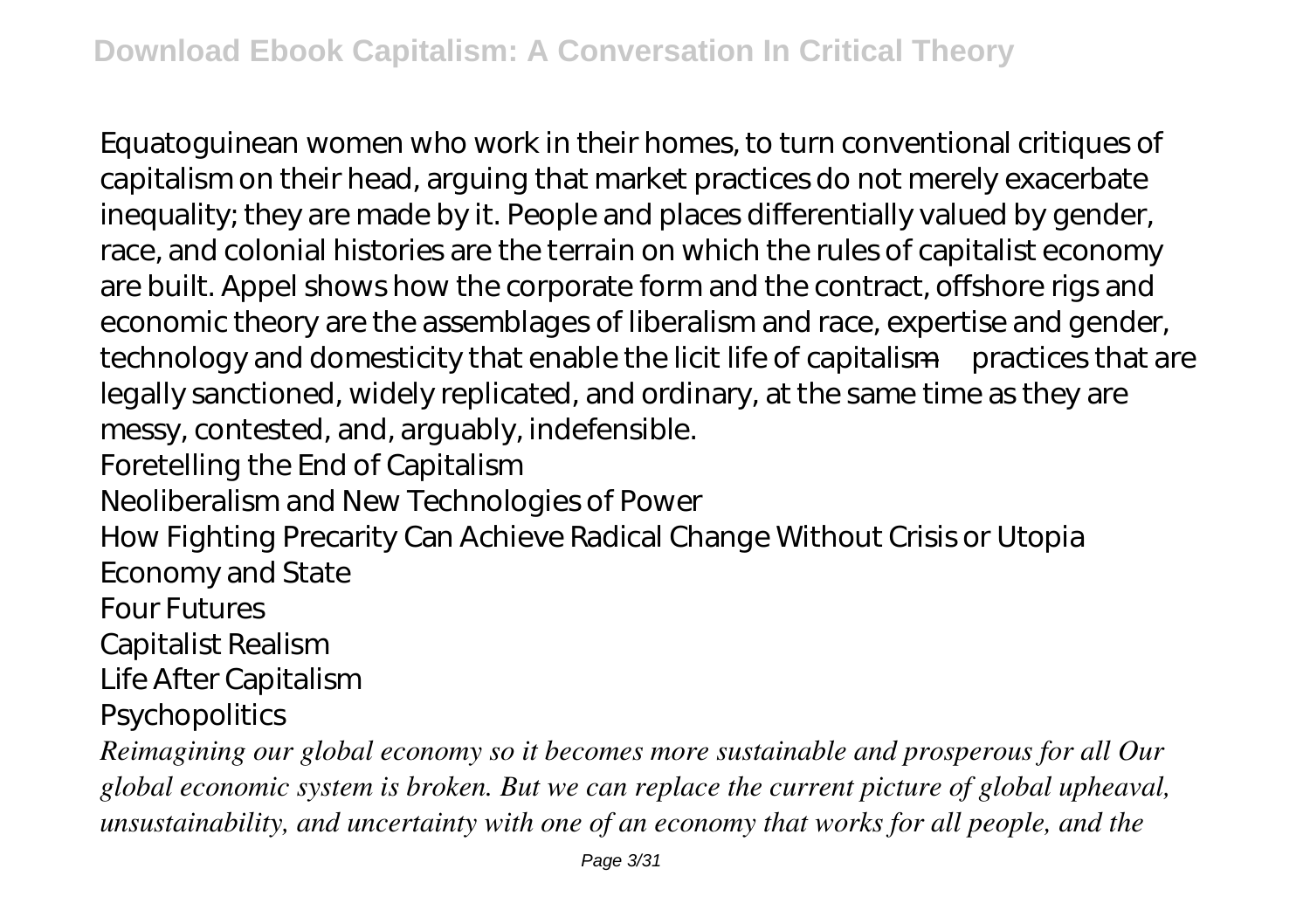*planet. First, we must eliminate rising income inequality within societies where productivity and wage growth has slowed. Second, we must reduce the dampening effect of monopoly market power wielded by large corporations on innovation and productivity gains. And finally, the shortsighted exploitation of natural resources that is corroding the environment and affecting the lives of many for the worse must end. The debate over the causes of the broken economy—laissezfaire government, poorly managed globalization, the rise of technology in favor of the few, or yet another reason—is wide open. Stakeholder Capitalism: A Global Economy that Works for Progress, People and Planet argues convincingly that if we don't start with recognizing the true shape of our problems, our current system will continue to fail us. To help us see our challenges more clearly, Schwab—the Founder and Executive Chairman of the World Economic Forum—looks for the real causes of our system's shortcomings, and for solutions in best practices from around the world in places as diverse as China, Denmark, Ethiopia, Germany, Indonesia, New Zealand, and Singapore. And in doing so, Schwab finds emerging examples of new ways of doing things that provide grounds for hope, including: Individual agency: how countries and policies can make a difference against large external forces A clearly defined social contract: agreement on shared values and goals allows government, business, and individuals to produce the most optimal outcomes Planning for future generations: short-sighted presentism harms our shared future, and that of those yet to be born Better measures of economic success: move beyond a myopic focus on GDP to more complete, human-scaled measures of societal flourishing By accurately describing our real situation, Stakeholder*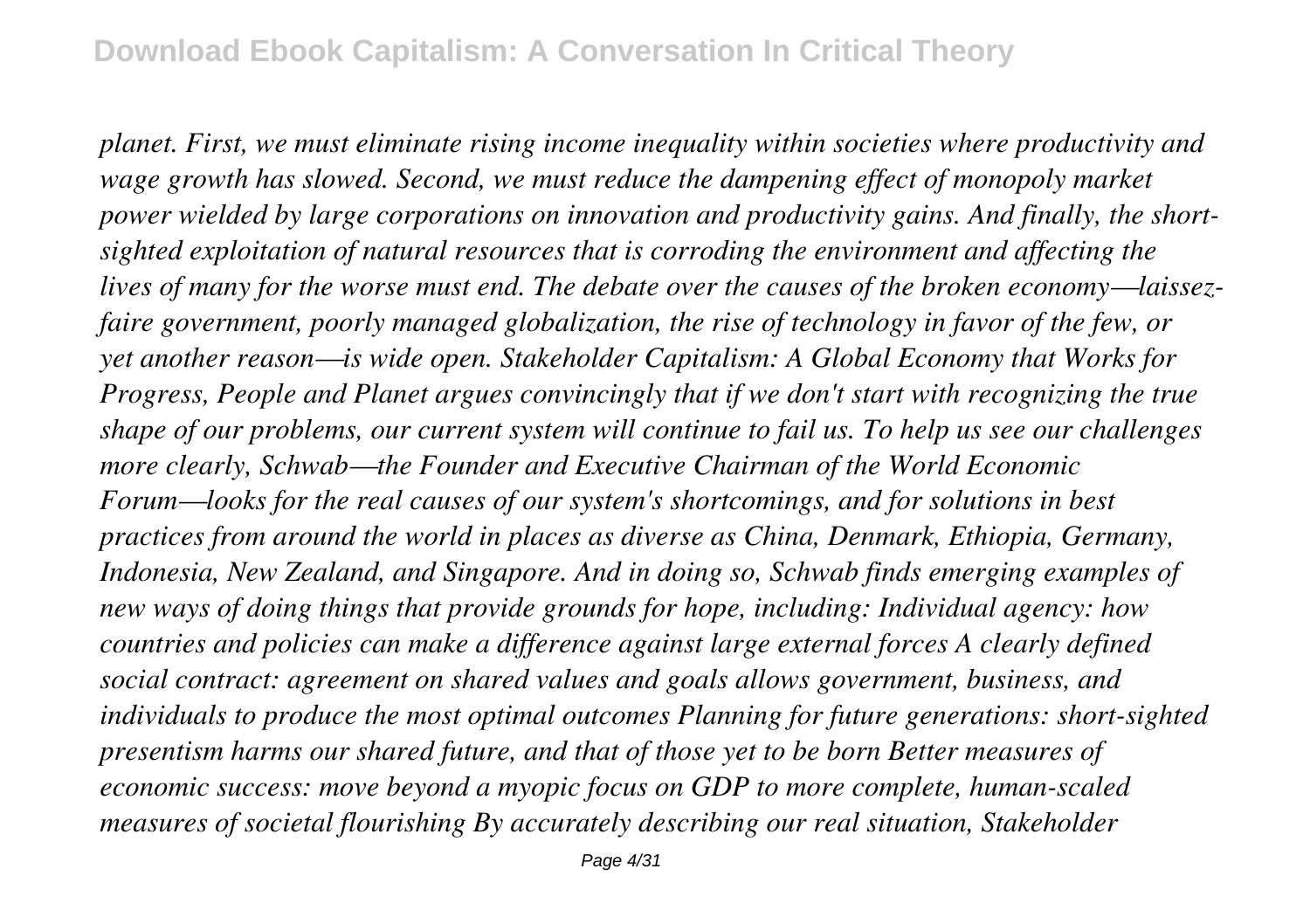*Capitalism is able to pinpoint achievable ways to deal with our problems. Chapter by chapter, Professor Schwab shows us that there are ways for everyone at all levels of society to reshape the broken pieces of the global economy and—country by country, company by company, and citizen by citizen—glue them back together in a way that benefits us all.*

*A leading economic historian traces the evolution of American capitalism from the colonial era to the present—and argues that we've reached a turning point that will define the era ahead. "A monumental achievement, sure to become a classic."—Zachary D. Carter, author of The Price of Peace In this ambitious single-volume history of the United States, economic historian Jonathan Levy reveals how capitalism in America has evolved through four distinct ages and how the country's economic evolution is inseparable from the nature of American life itself. The Age of Commerce spans the colonial era through the outbreak of the Civil War, and the Age of Capital traces the lasting impact of the industrial revolution. The volatility of the Age of Capital ultimately led to the Great Depression, which sparked the Age of Control, during which the government took on a more active role in the economy, and finally, in the Age of Chaos, deregulation and the growth of the finance industry created a booming economy for some but also striking inequalities and a lack of oversight that led directly to the crash of 2008. In Ages of American Capitalism, Levy proves that capitalism in the United States has never been just one thing. Instead, it has morphed through the country's history—and it's likely changing again right now. "A stunning accomplishment . . . an indispensable guide to understanding American history—and what's happening in today's economy."—Christian Science Monitor "The best one-*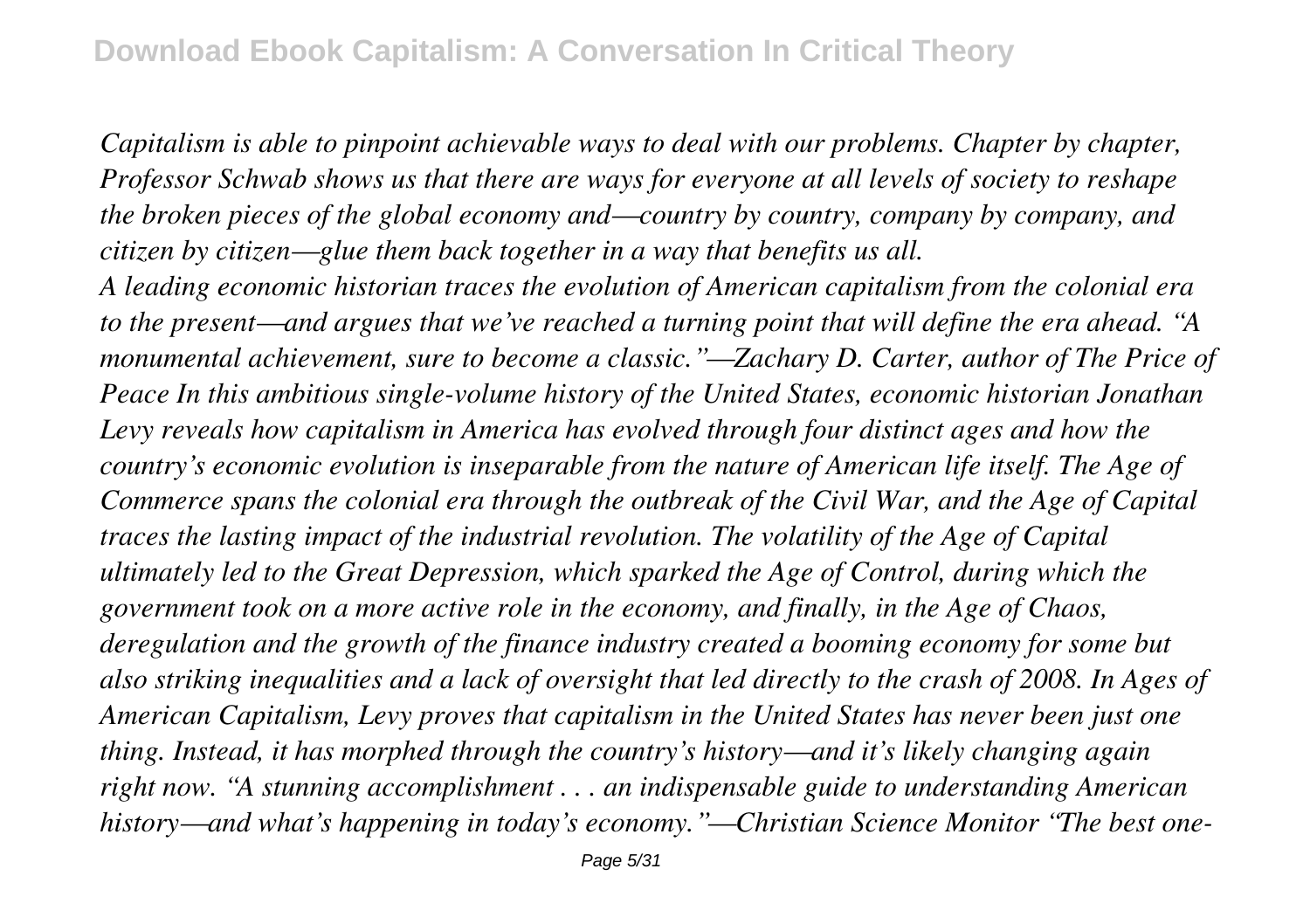*volume history of American capitalism."—Sven Beckert, author of Empire of Cotton Early in the twenty-first century, a quiet revolution occurred. For the first time, the major developed economies began to invest more in intangible assets, like design, branding, and software, than in tangible assets, like machinery, buildings, and computers. For all sorts of businesses, the ability to deploy assets that one can neither see nor touch is increasingly the main source of long-term success. But this is not just a familiar story of the so-called new economy. Capitalism without Capital shows that the growing importance of intangible assets has also played a role in some of the larger economic changes of the past decade, including the growth in economic inequality and the stagnation of productivity. Jonathan Haskel and Stian Westlake explore the unusual economic characteristics of intangible investment and discuss how an economy rich in intangibles is fundamentally different from one based on tangibles. Capitalism without Capital concludes by outlining how managers, investors, and policymakers can exploit the characteristics of an intangible age to grow their businesses, portfolios, and economies.*

*The writings of the Frankfurt school, in particular of Horkheimer,Adorno, Marcuse, and Jurgen Habermas, caught the imagination of theradical movements of the 1960s and 1970s and became a key elementin the Marxism of the New Left. Partly due to their rise to prominence during the political turmoilof the 1960s, the work of these critical theorists has been thesubject of continuing controversy in both political and academiccircles. However, their ideas are frequently misunderstood. In this major work, now available from Polity Press, David*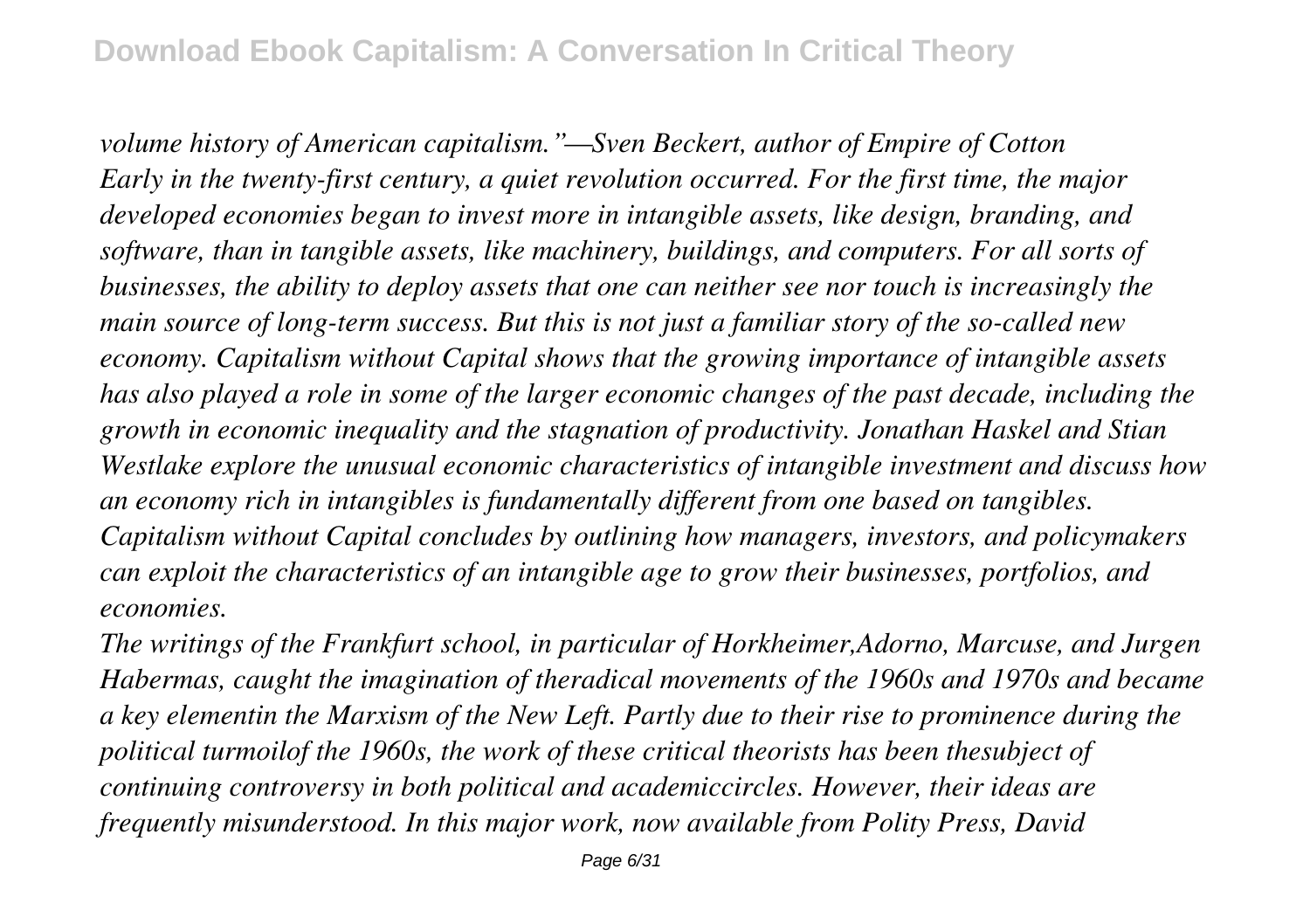*Heldpresents a much-needed introduction to, and evaluation of, criticaltheory. Some of the major themes he considers are critical theory'srelation to Marx's critique of political economy, Freudianpsychoanalysis, aesthetics and the philosophy of history. There isalso an extended discussion of critical theory's substantivecontribution to the analysis of capitalism, culture, the family,the individual, as well as its contribution to epistemology andmethodology. Rethinking Money to Reshape Society and Pursue Purpose Ages of American Capitalism Introduction to Critical Theory This Changes Everything Keywords Capitalism Vs. The Climate 24/7: Late Capitalism and the Ends of Sleep How the Return of Statism is Transforming the World* What should socialism mean in the 21st Century? A roadmap for the Left Capitalism has come, in the twenty-first century, to dominate nearly every sphere of life, from ecology and race to the organization of care and the practice of politics. In this tightly argued but urgent volume, leading Marxist feminist theorist Nancy Fraser charts the voracious appetite of capital, tracking it from crisis point to crisis point, from ecological devastation to the collapse of

democracy, and from the devaluing of care work to racial injustice. These crisis points all come to head in the "perfect storm" of Covid-19, which Fraser argues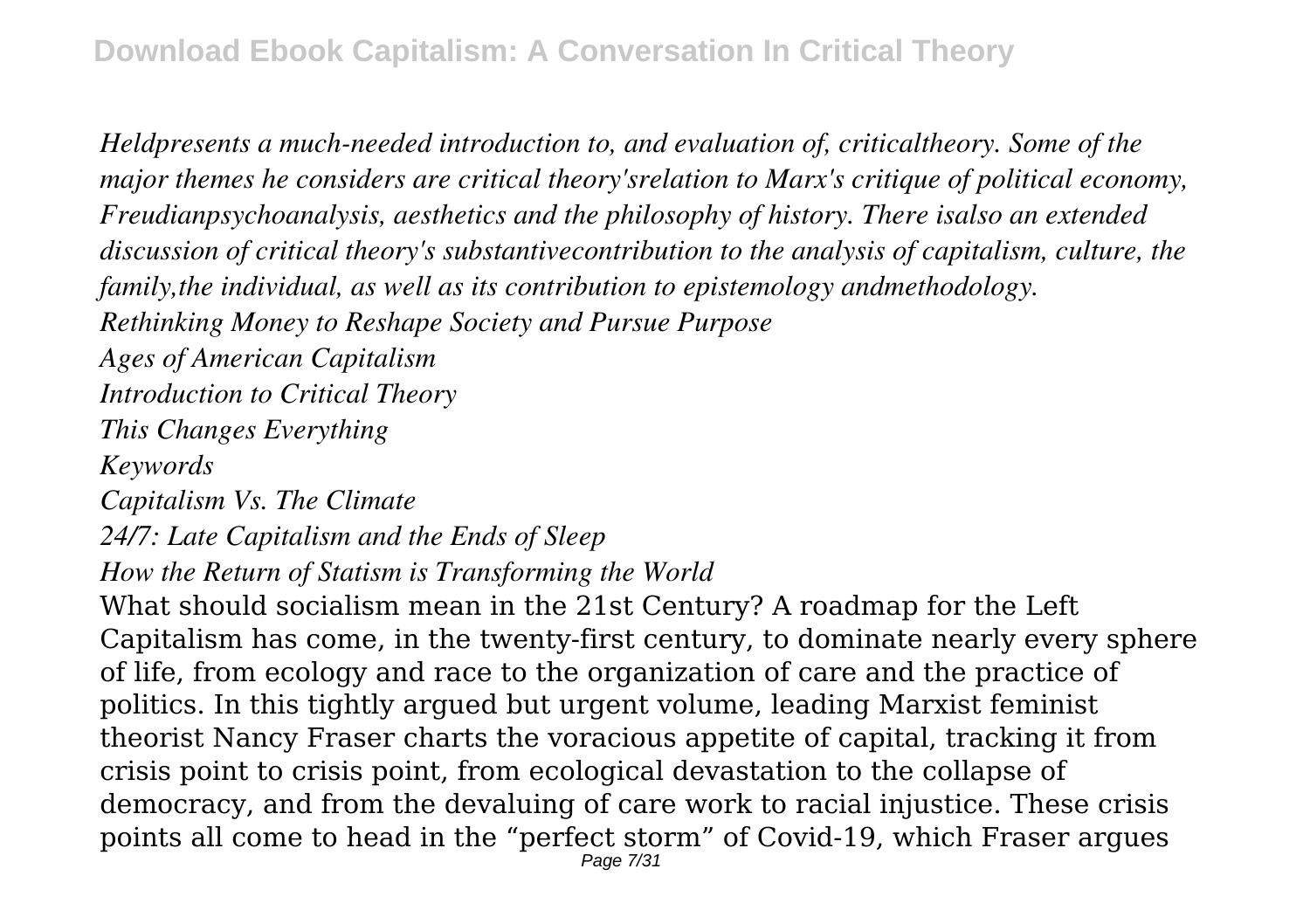can help us envision the kind of resistance we must build to stop capital from cannibalizing our whole world. What we need, she argues, is a broad and wideranging socialist movement that can recognise capital's appetite—and starve it to death.

Is our "common sense" understanding of the world a reflection of the ruling class's demands of the larger society? If we are to challenge the capitalist structures that now threaten all life on the planet, Chomsky and Waterstone forcefully argue that we must look closely at the everyday tools we use to interpret the world. Consequences of Capitalism make the deep, often unseen connections between common sense and power. In making these linkages we see how the current hegemony keep social justice movements divided and marginalized. More importantly, we see how we overcome these divisions. CapitalismA Conversation in Critical TheoryJohn Wiley & Sons The challenges to humanity posed by the digital future, the first detailed examination of the unprecedented form of power called "surveillance capitalism," and the quest by powerful corporations to predict and control our behavior. In this masterwork of original thinking and research, Shoshana Zuboff provides startling insights into the phenomenon that she has named surveillance capitalism. The stakes could not be higher: a global architecture of behavior modification threatens human nature in the twenty-first century just as industrial capitalism disfigured the natural world in the twentieth. Zuboff vividly brings to life the consequences as surveillance capitalism advances from Silicon Valley into Page 8/31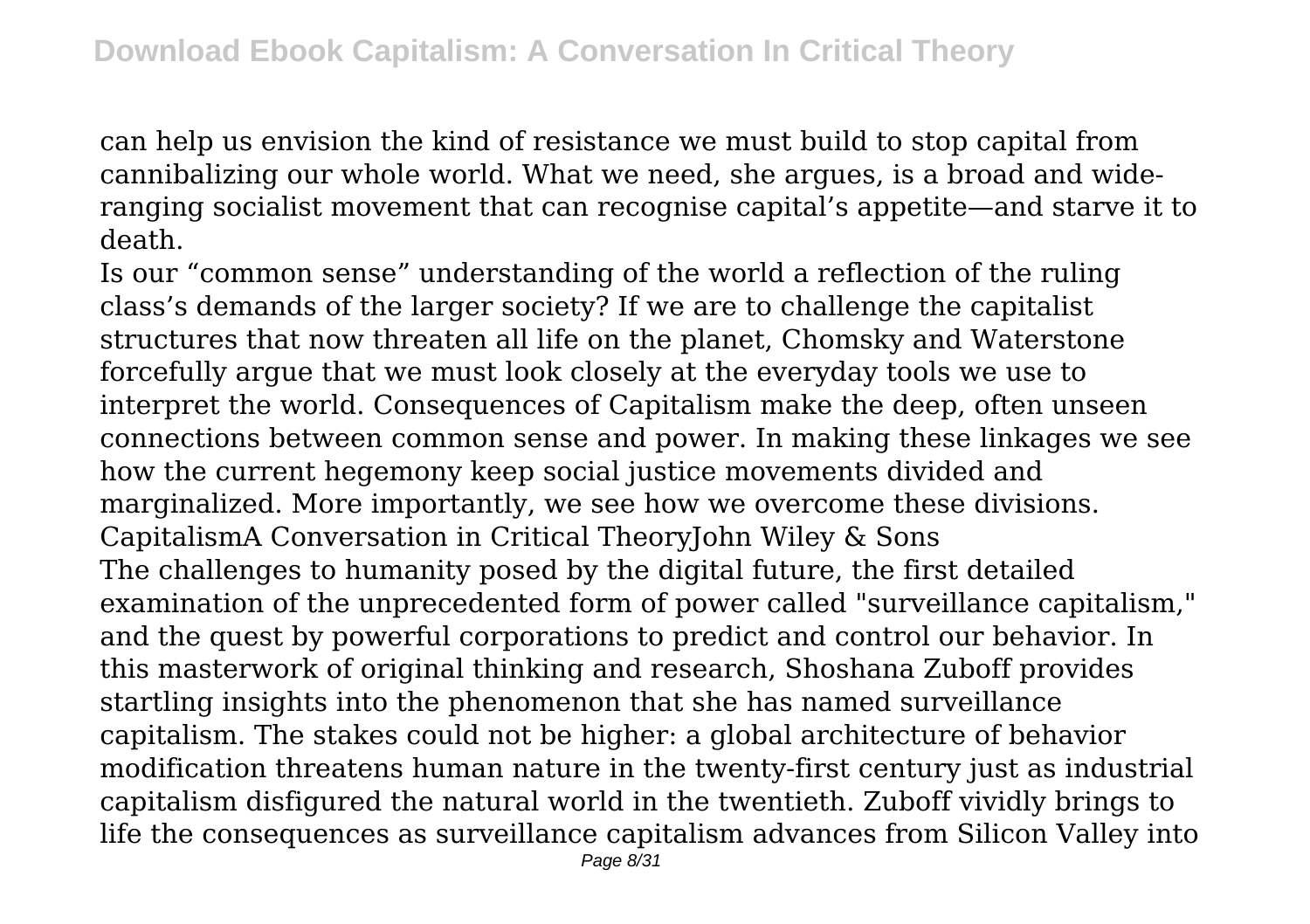every economic sector. Vast wealth and power are accumulated in ominous new "behavioral futures markets," where predictions about our behavior are bought and sold, and the production of goods and services is subordinated to a new "means of behavioral modification." The threat has shifted from a totalitarian Big Brother state to a ubiquitous digital architecture: a "Big Other" operating in the interests of surveillance capital. Here is the crucible of an unprecedented form of power marked by extreme concentrations of knowledge and free from democratic oversight. Zuboff's comprehensive and moving analysis lays bare the threats to twenty-first century society: a controlled "hive" of total connection that seduces with promises of total certainty for maximum profit -- at the expense of democracy, freedom, and our human future. With little resistance from law or society, surveillance capitalism is on the verge of dominating the social order and shaping the digital future -- if we let it. The Licit Life of Capitalism

The Rise of the Intangible Economy

Manufacturing Discontent and Resistance Fortunes of Feminism A Theory Is there no alternative? A Political-philosophical Exchange The wake of the financial crisis has inspired hopes for dramatic change and stirred visions of Page  $9/31$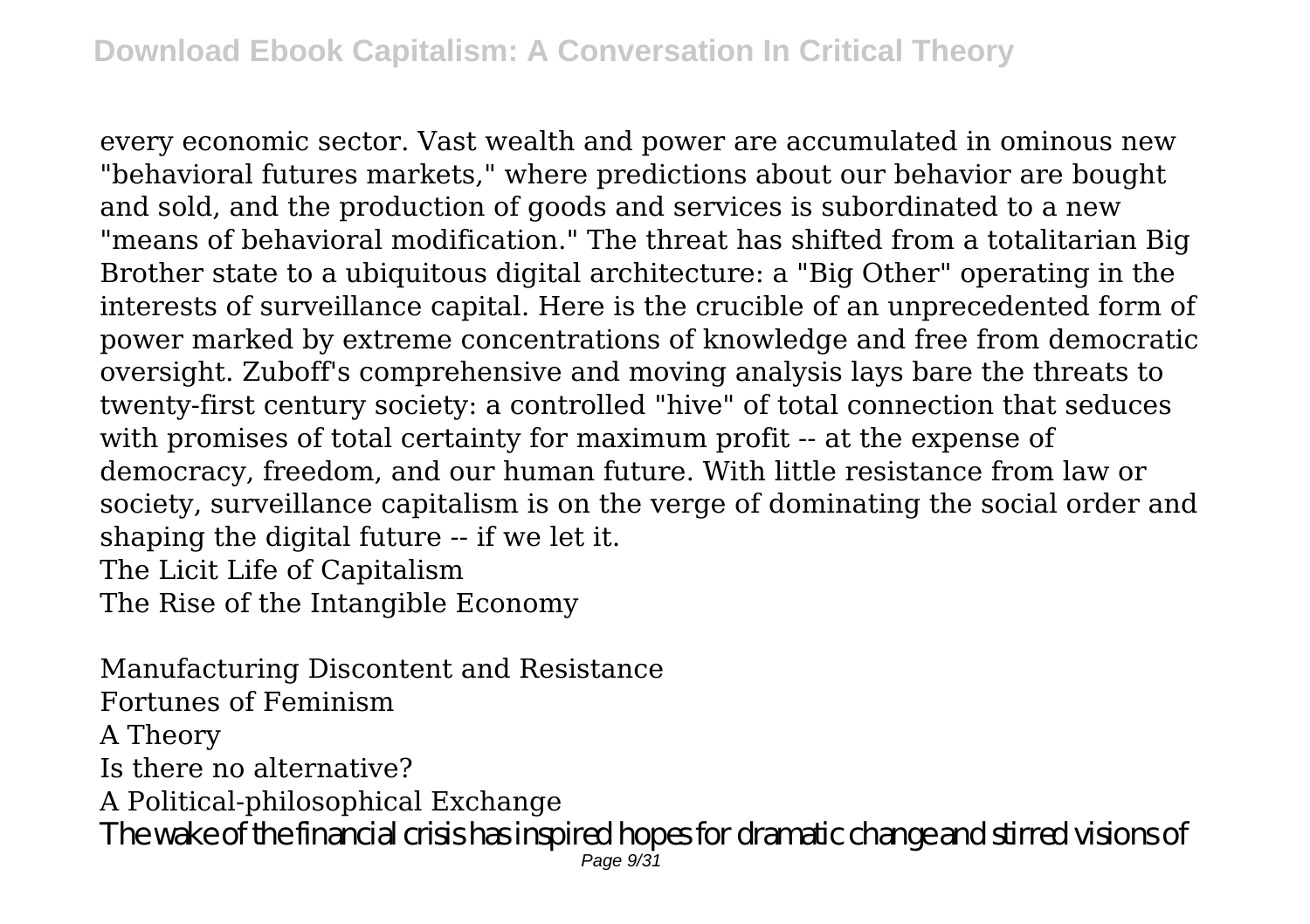capitalism's terminal collapse. Yet capitalism is not on its deathbed, utopia is not in our future, and revolution is not in the cards. In Capitalism on Edge, Albena Azmanova demonstrates that radical progressive change is still attainable, but it must come from an unexpected direction. Azmanova's new critique of capitalism focuses on the competitive pursuit of profit rather than on forms of ownership and patterns of wealth distribution. She contends that neoliberal capitalism has mutated into a new form—precarity capitalism—marked by the emergence of a precarious multitude. Widespread economic insecurity ails the 99 percent across differences in income, education, and professional occupation; it is the underlying cause of such diverse hardships as work-related stress and chronic unemployment. In response, Azmanova calls for forging a broad alliance of strange bedfellows whose discontent would challenge not only capitalism' sunfair outcomes but also the drive for profit at its core. To achieve this synthesis, progressive forces need to go beyond the old ideological certitudes of, on the left, fighting inequality and, on the right, increasing competition. Azmanova details reforms that would enable a dramatic transformation of the current system without a revolutionary break. An iconoclastic critique of left orthodoxy, Capitalism on Edge confronts the intellectual and political impasses of our time to discern a new path of emancipation.

After 1989, capitalism has successfully presented itself as the only realistic political-economic system - a situation that the bank crisis of 2008, far from ending, actually compounded. The Page 10/31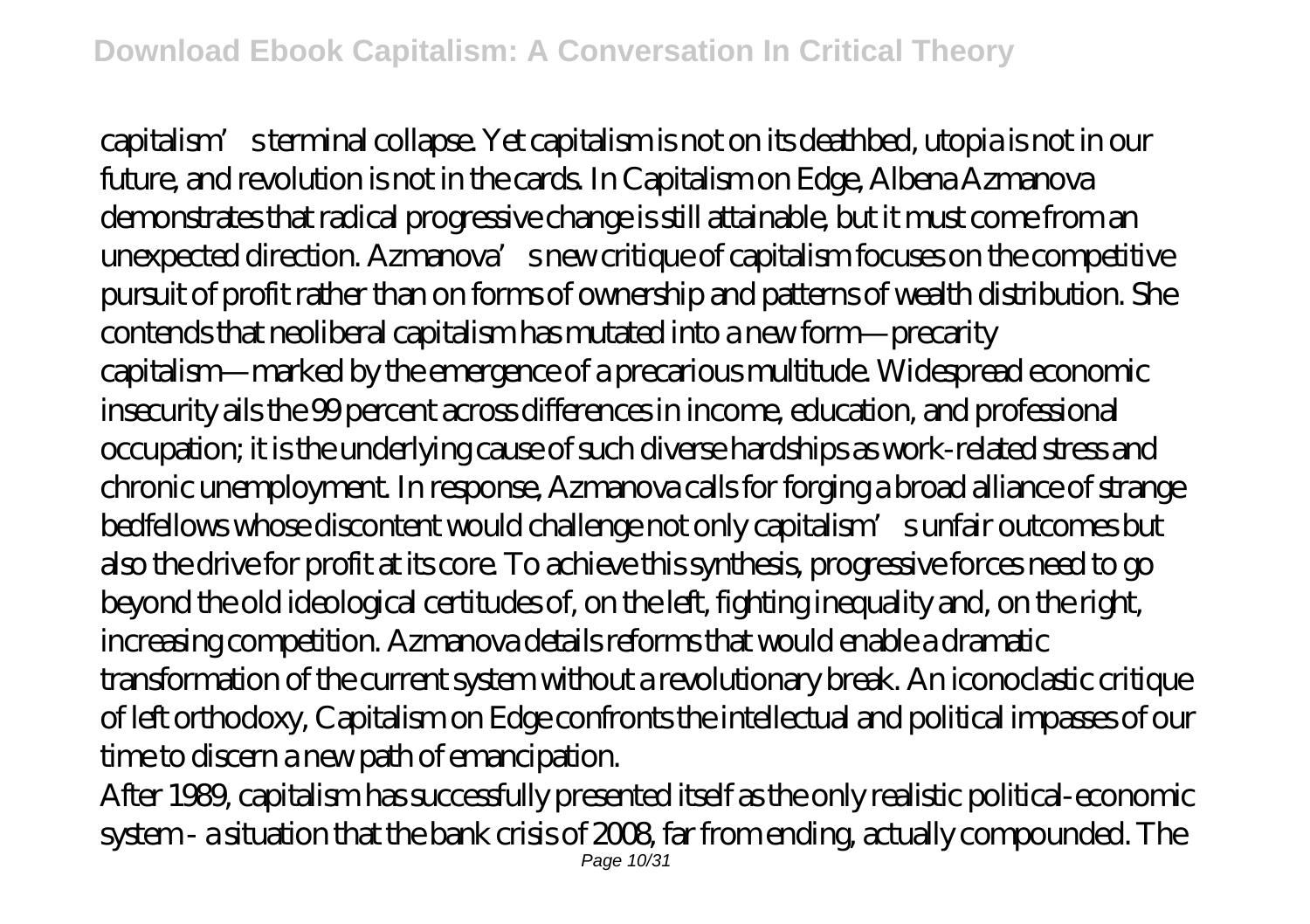book analyses the development and principal features of this capitalist realism as a lived ideological framework. Using examples from politics, films, fiction, work and education, it argues that capitalist realism colours all areas of contemporary experience. But it will also show that, because of a number of inconsistencies and glitches internal to the capitalist reality program capitalism in fact is anything but realistic.

Revolutionary ideas on how to use markets to bring about fairness and prosperity for all Many blame today's economic inequality, stagnation, and political instability on the free market. The solution is to rein in the market, right? Radical Markets turns this thinking—and pretty much all conventional thinking about markets, both for and against—on its head. The book reveals bold new ways to organize markets for the good of everyone. It shows how the emancipatory force of genuinely open, free, and competitive markets can reawaken the dormant nineteenth-century spirit of liberal reform and lead to greater equality, prosperity, and cooperation. Eric Posner and Glen Weyl demonstrate why private property is inherently monopolistic, and how we would all be better off if private ownership were converted into a public auction for public benefit. They show how the principle of one person, one vote inhibits democracy, suggesting instead an ingenious way for voters to effectively influence the issues that matter most to them. They argue that every citizen of a host country should benefit from immigration—not just migrants and their capitalist employers. They propose leveraging antitrust laws to liberate markets from the grip of institutional investors and creating a data Page 11/31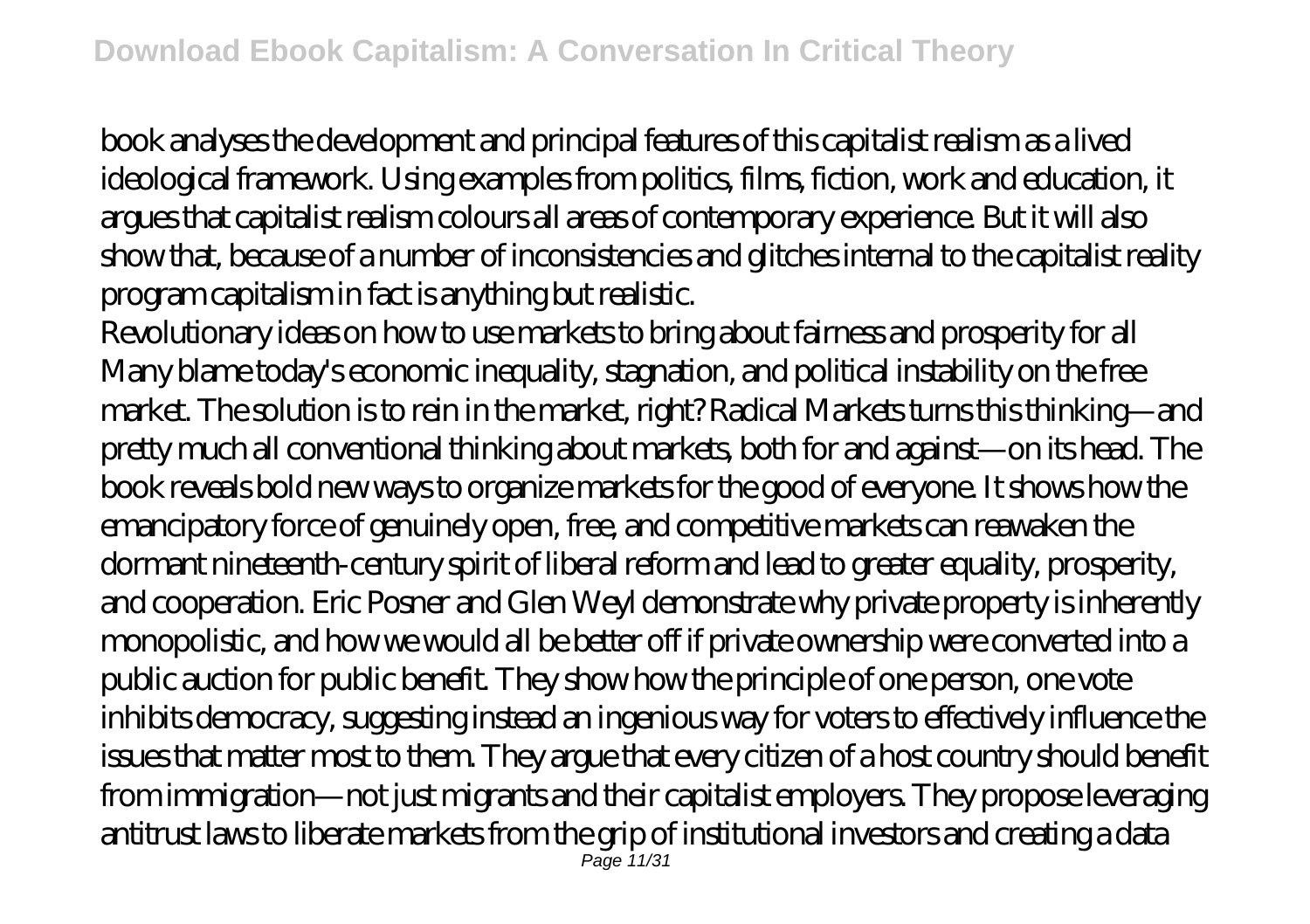labor movement to force digital monopolies to compensate people for their electronic data. Only by radically expanding the scope of markets can we reduce inequality, restore robust economic growth, and resolve political conflicts. But to do that, we must replace our most sacred institutions with truly free and open competition—Radical Markets shows how. Explains why the environmental crisis should lead to an abandonment of "free market" ideologies and current political systems, arguing that a massive reduction of greenhouse emissions may offer a best chance for correcting problems.

How our System is Devouring Democracy, Care, and the Planetand What We Can Do About It

Capitalism and Desire

Consequences of Capitalism

Cannibal Capitalism

Remapping Class, Recentering Oppression

The Imperial Mode of Living

A History of the United States

The Fight for a Human Future at the New Frontier of Power

What would a viable free and democratic society look like? Poverty, exploitation, instability, hierarchy, subordination, environmental exhaustion, radical inequalities of wealth and power—it is not difficult to list capitalism's myriad injustices. But is there a preferable and workable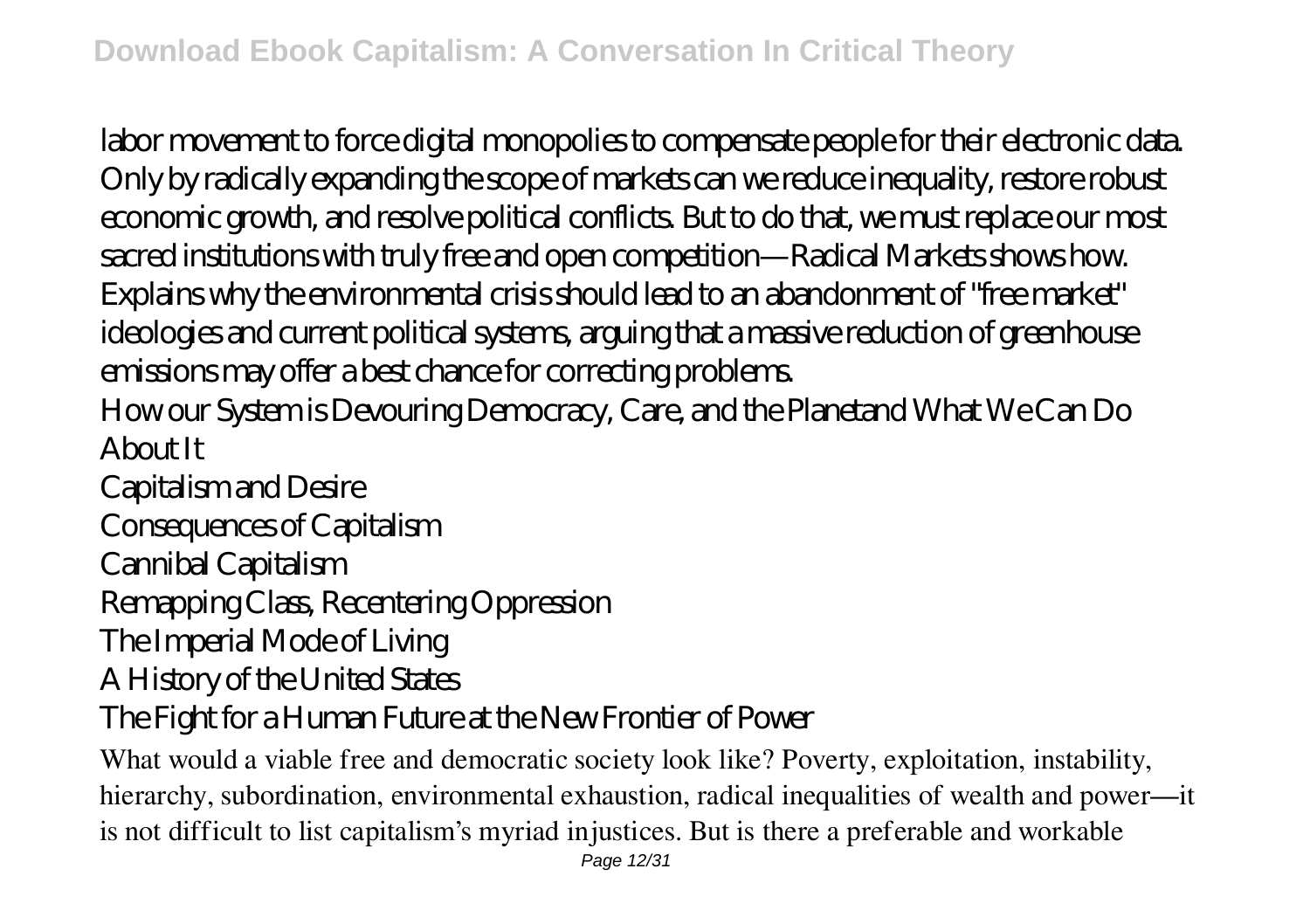alternative? Alternatives to Capitalism: Proposals for a Democratic Economy presents a debate between two such possibilities: Robin Hahnel's "participatory economics" and Erik Olin Wright's "real utopian" socialism. It is a detailed and rewarding discussion that illuminates a range of issues and dilemmas of crucial importance to any serious effort to build a better world. A NEW YORK TIMES EDITORS' CHOICE NAMED A BEST BOOK OF THE YEAR BY TIME , NPR, INSTYLE, AND GOOD HOUSEKEEPING "A sensational new book [that] tries to figure out whether it's possible to live an ethical life in a capitalist society. . . . The results are enthralling." —Associated Press A timely and arresting new look at affluence by the New York Times bestselling author, "one of the leading lights of the modern American essay." —Financial Times "My adult life can be divided into two distinct parts," Eula Biss writes, "the time before I owned a washing machine and the time after." Having just purchased her first home, the poet and essayist now embarks on a provocative exploration of the value system she has bought into. Through a series of engaging exchanges—in libraries and laundromats, over barstools and backyard fences—she examines our assumptions about class and property and the ways we internalize the demands of capitalism. Described by the New York Times as a writer who "advances from all sides, like a chess player," Biss offers an uncommonly immersive and deeply revealing new portrait of work and luxury, of accumulation and consumption, of the value of time and how we spend it. Ranging from IKEA to Beyoncé to Pokemon, Biss asks, of both herself and her class, "In what have we invested?"

In this important new book, Nancy Fraser and Rahel Jaeggi take a fresh look at the big questions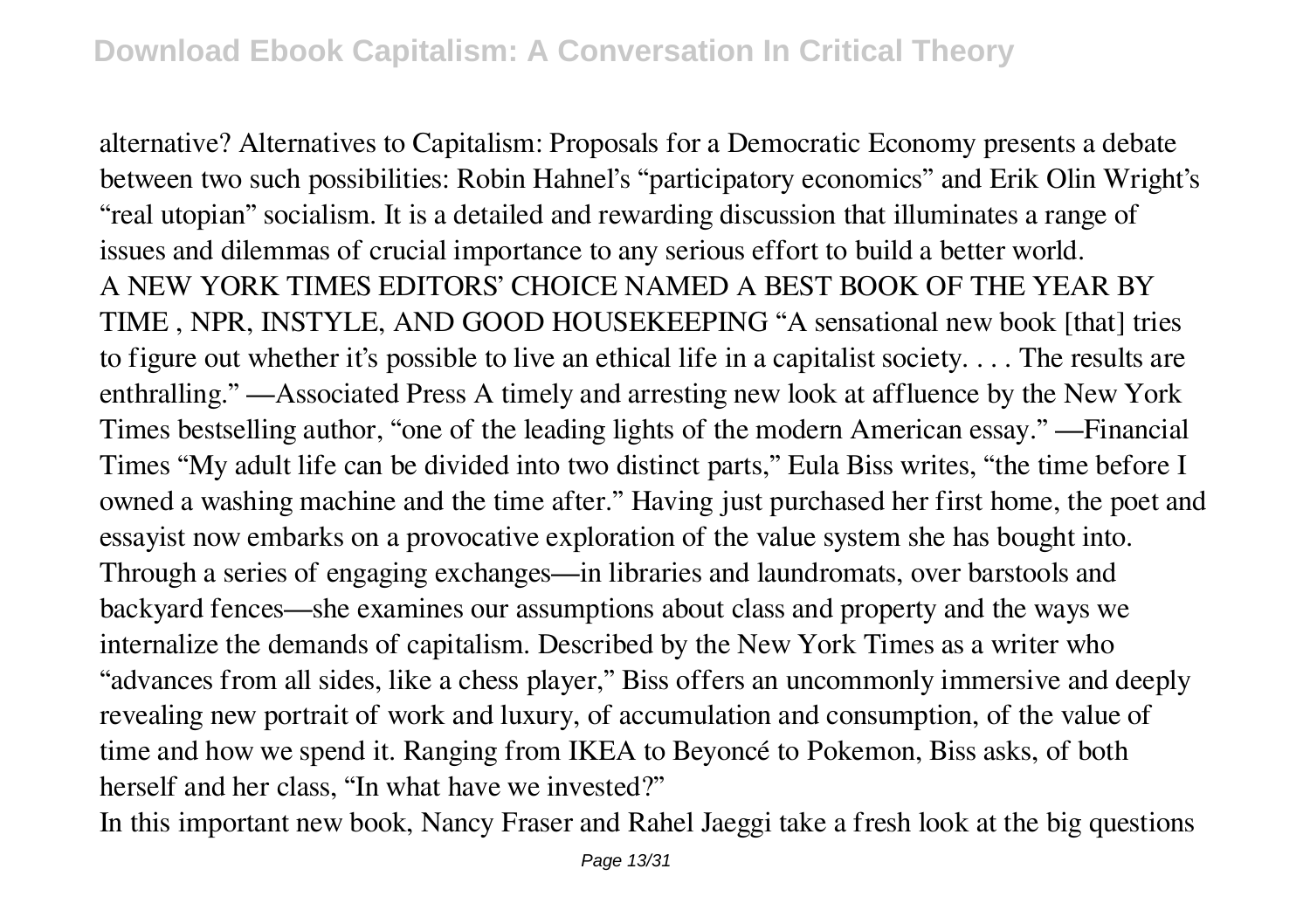surrounding the peculiar social form known as "capitalism," upending many of our commonly held assumptions about what capitalism is and how to subject it to critique. They show how, throughout its history, various regimes of capitalism have relied on a series of institutional separations between economy and polity, production and social reproduction, and human and nonhuman nature, periodically readjusting the boundaries between these domains in response to crises and upheavals. They consider how these "boundary struggles" offer a key to understanding capitalism's contradictions and the multiple forms of conflict to which it gives rise. What emerges is a renewed crisis critique of capitalism which puts our present conjuncture into broader perspective, along with sharp diagnoses of the recent resurgence of right-wing populism and what would be required of a viable Left alternative. This major new book by two leading critical theorists will be of great interest to anyone concerned with the nature and future of capitalism and with the key questions of progressive politics today.

'An authoritative analysis of the role of communication in contemporary capitalism and an important contribution to debates about the forms of domination and potentials for liberation in today's capitalist society.' — Professor Michael Hardt, Duke University, co-author of the tetralogy Empire, Commonwealth, Multitude, and Assembly 'A comprehensive approach to understanding and transcending the deepening crisis of communicative capitalism. It is a major work of synthesis and essential reading for anyone wanting to know what critical analysis is and why we need it now more than ever.' — Professor Graham Murdock, Emeritus Professor, University of Loughborough and co-editor of The Handbook of Political Economy of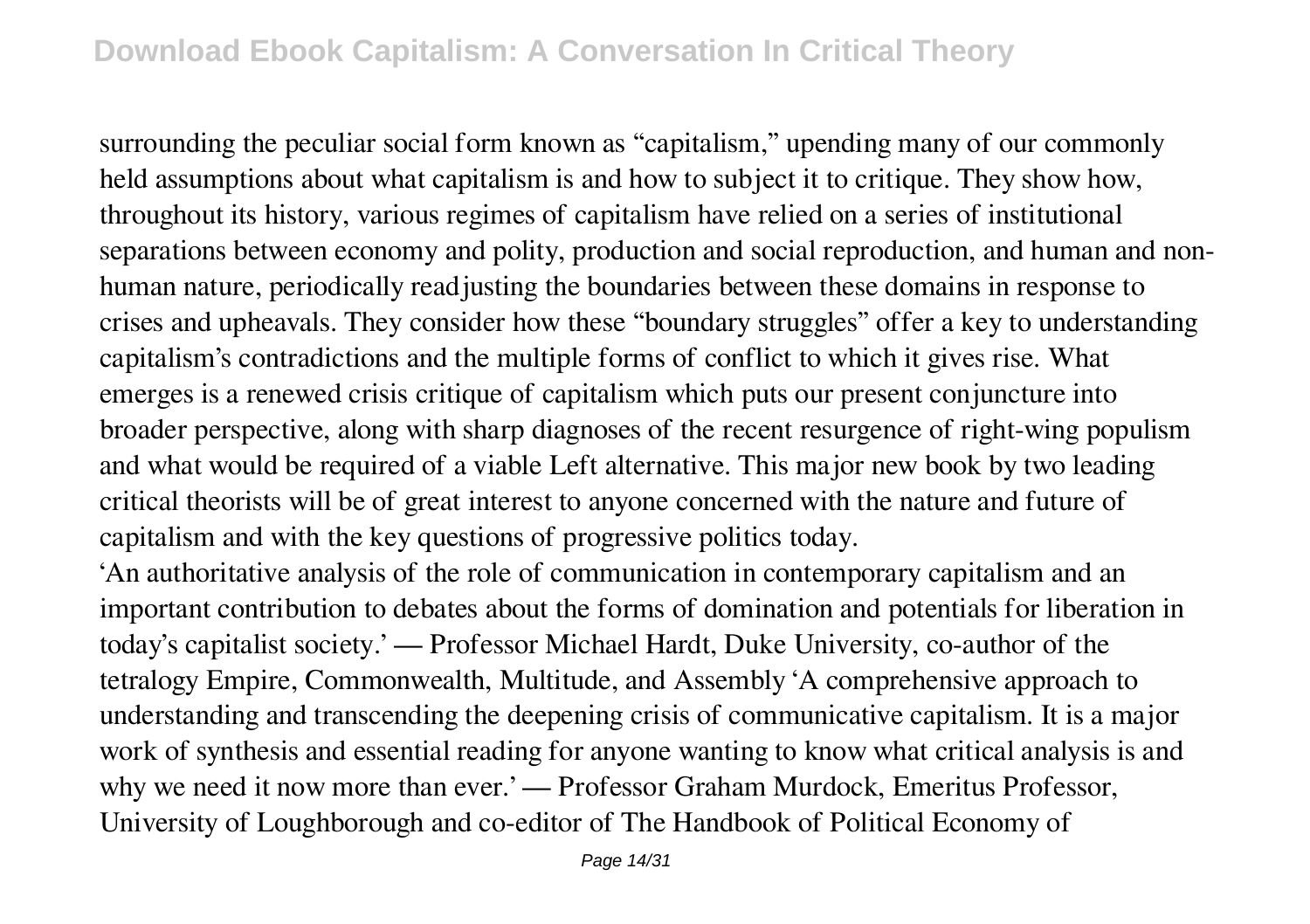Communications Communication and Capitalism outlines foundations of a critical theory of communication. Going beyond Jürgen Habermas' theory of communicative action, Christian Fuchs outlines a communicative materialism that is a critical, dialectical, humanist approach to theorising communication in society and in capitalism. The book renews Marxist Humanism as a critical theory perspective on communication and society. The author theorises communication and society by engaging with the dialectic, materialism, society, work, labour, technology, the means of communication as means of production, capitalism, class, the public sphere, alienation, ideology, nationalism, racism, authoritarianism, fascism, patriarchy, globalisation, the new imperialism, the commons, love, death, metaphysics, religion, critique, social and class struggles, praxis, and socialism. Fuchs renews the engagement with the questions of what it means to be a human and a humanist today and what dangers humanity faces today.

Capitalism on Edge

Proposals for a Democratic Economy

Capitalism, Alone

A Critical Theory

Having and Being Had

Redistribution Or Recognition?

Horkheimer to Habermas

The Psychic Cost of Free Markets

Does 'woke capitalism' improve capitalism's image or does it threaten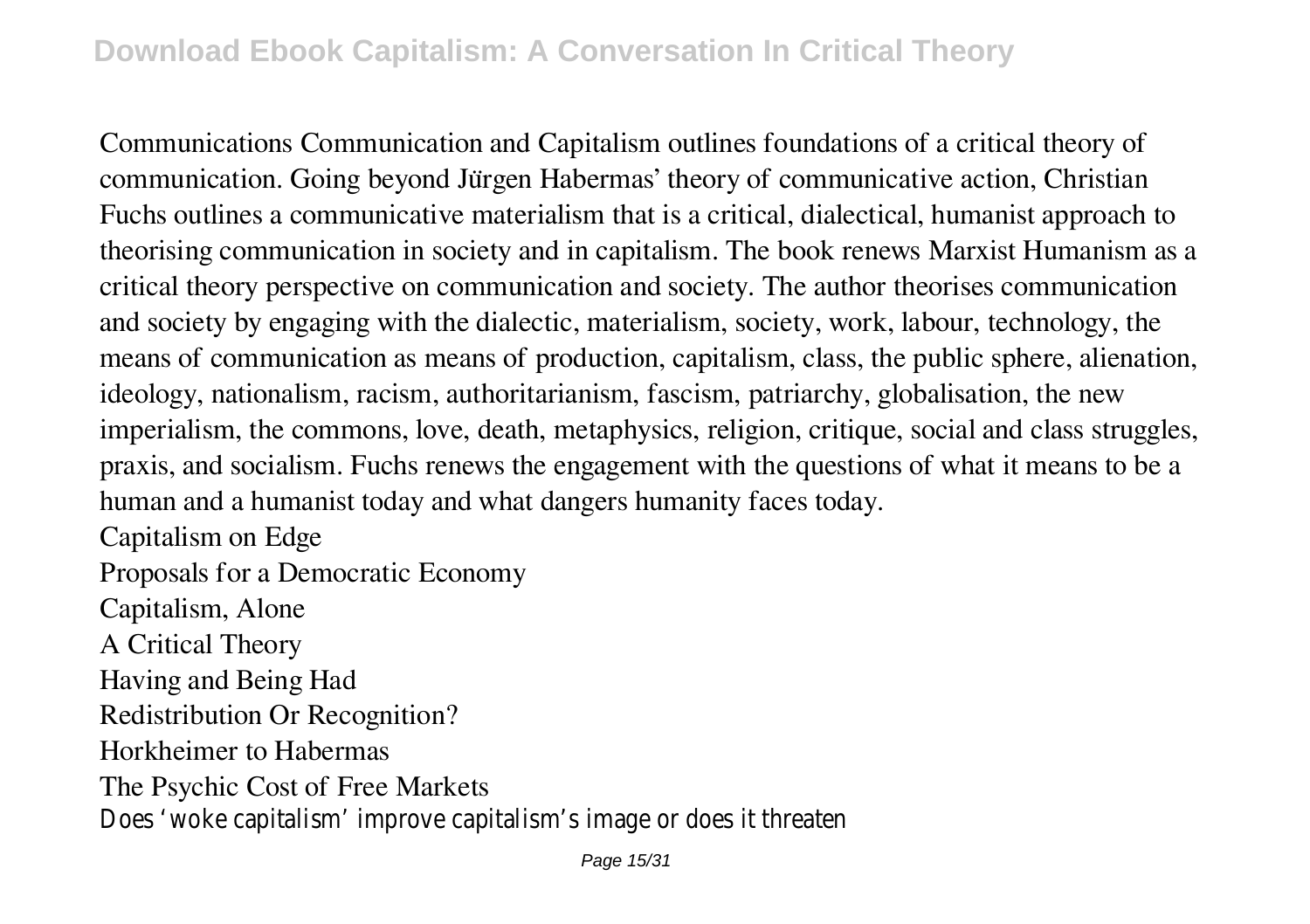the future of democracy? From Nike's support for Colin Kaepernick, to Gillette's engagement with the toxic masculinity debate, the 21st century has seen a sharp increase in corporations taking over public morality, a phenomenon which has come to be known as 'woke capitalism'. Carl Rhodes takes us on a lively and fascinating history of woke capitalism – from 1950s corporate social responsibility, through 1980s neoliberalism, tracing it alongside the adoption and mutation of the term 'woke' from Black American culture – and brings us right up to current-day debates. By examining the political causes that woke capitalism has co-opted, and the social causes that it has not, he argues that this surreptitious extension of capitalism has serious implications for us all.

The present study is an attempt to place in historical perspective the relationship between early capitalism as exemplified by Great Britain, and the Negro slave trade, Negro slavery and the general colonial trade of the seventeenth and eighteenth centuries. It is strictly an economic study of the role of Negro slavery and the slave trade in providing the capital which financed the Industrial Revolution in England and of mature industrial capitalism in destroying the slave system.

Despite creating vast inequalities and propping up reactionary world regimes, capitalism has many passionate defenders—but not because of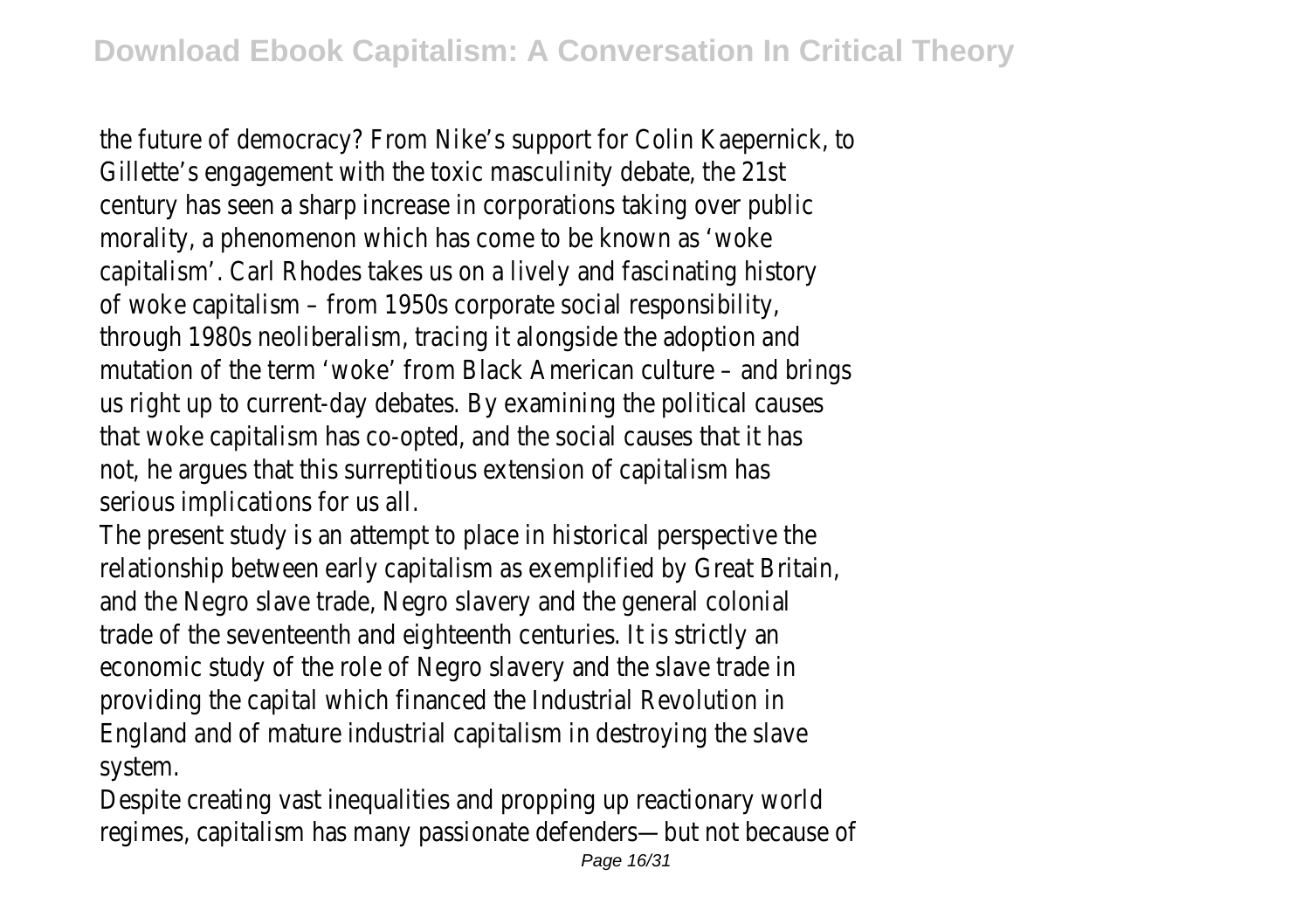what it withholds from some and gives to others. Capitalism dominates, Todd McGowan argues, because it mimics the structure of our desire while hiding the trauma that the system inflicts upon it. People from all backgrounds enjoy what capitalism provides, but at the same time are told more and better is yet to come. Capitalism traps us through an incomplete satisfaction that compels us after the new, the better, and the more. Capitalism's parasitic relationship to our desires gives it the illusion of corresponding to our natural impulses, which is how capitalism's defenders characterize it. By understanding this psychic strategy, McGowan hopes to divest us of our addiction to capitalist enrichment and help us rediscover enjoyment as we actually experienced it. By locating it in the present, McGowan frees us from our attachment to a better future and the belief that capitalism is an essential outgrowth of human nature. From this perspective, our economic, social, and political worlds open up to real political change. Eloquent and enlivened by examples from film, television, consumer culture, and everyday life, Capitalism and Desire brings a new, psychoanalytically grounded approach to political and social theory.

The end of the Cold War ushered in an age of American triumphalism best characterized by the "Washington Consensus:" the idea that free markets, democratic institutions, limitations on government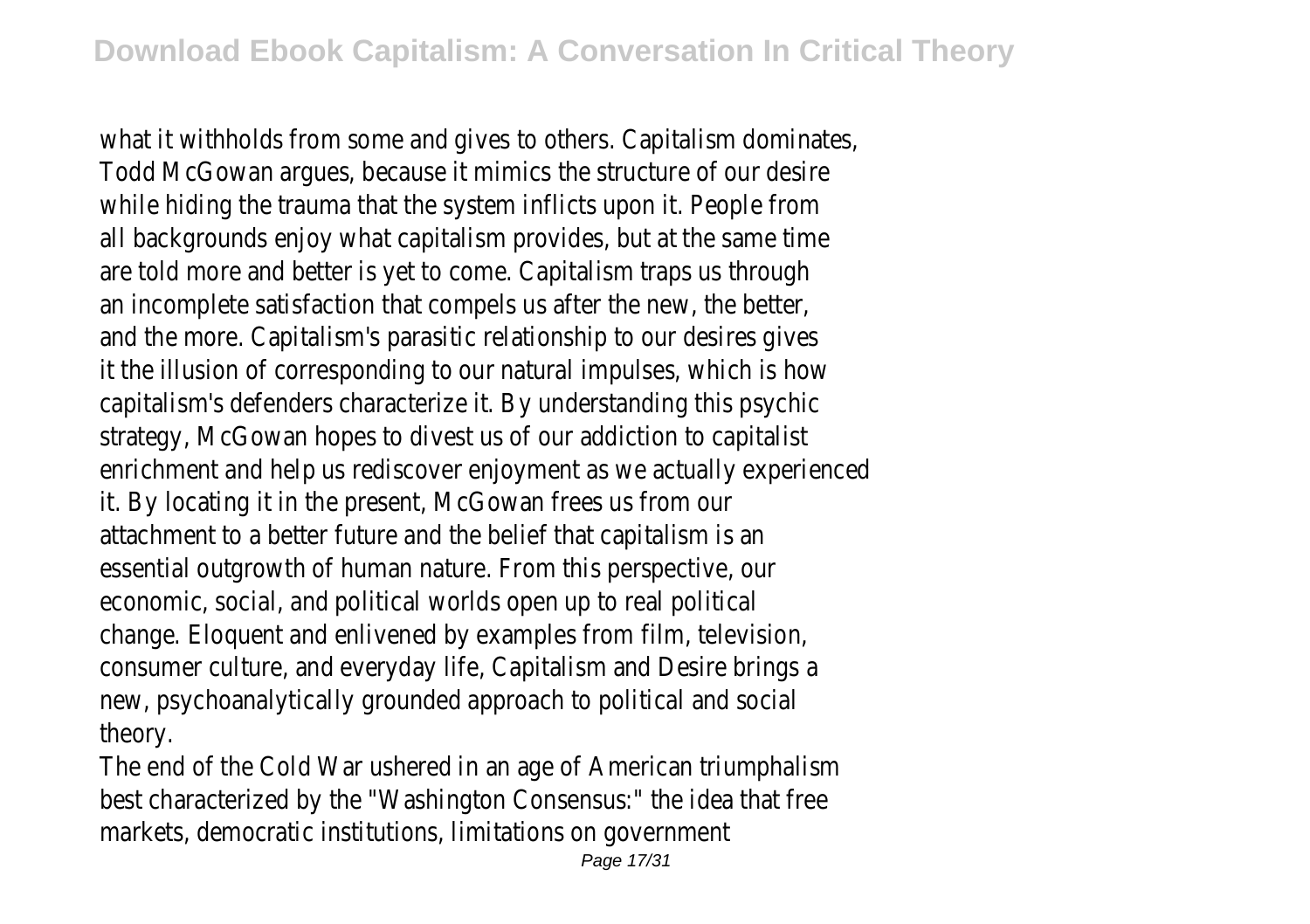involvement in the economy, and the rule of law were the foundations of prosperity and stability. The last fifteen years, starting with the Asian financial crisis, have seen the gradual erosion of that consensus. Many commentators have pointed to the emergence of a powerful new rival model: state capitalism. In state capitalist regimes, the government typically owns firms in strategic industries. Not beholden to private-sector shareholders, such firms are allowed to operate with razor-thin margins if the state deems them strategically important. China, soon to be the world's largest economy, is the best known state capitalist regime, but it is hardly the only one. In State Capitalism, Joshua Kurlantzick ranges across the world--China, Thailand, Brazil, Russia, South Africa, Turkey, and more--and argues that the increase in state capitalism across the globe has, on balance, contributed to a decline in democracy. He isolates some of the reasons for state capitalism's resurgence: the fact that globalization favors economies of scale in the most critical industries, and the widespread rejection of the Washington Consensus in the face of the problems that have plagued the world economy in recent years. That said, a number of democratic nations have embraced state capitalism, and in those regimes, state-backed firms like Brazil's Embraer have enjoyed considerable success. Kurlantzick highlights the mixed record and the evolving nature of the model, yet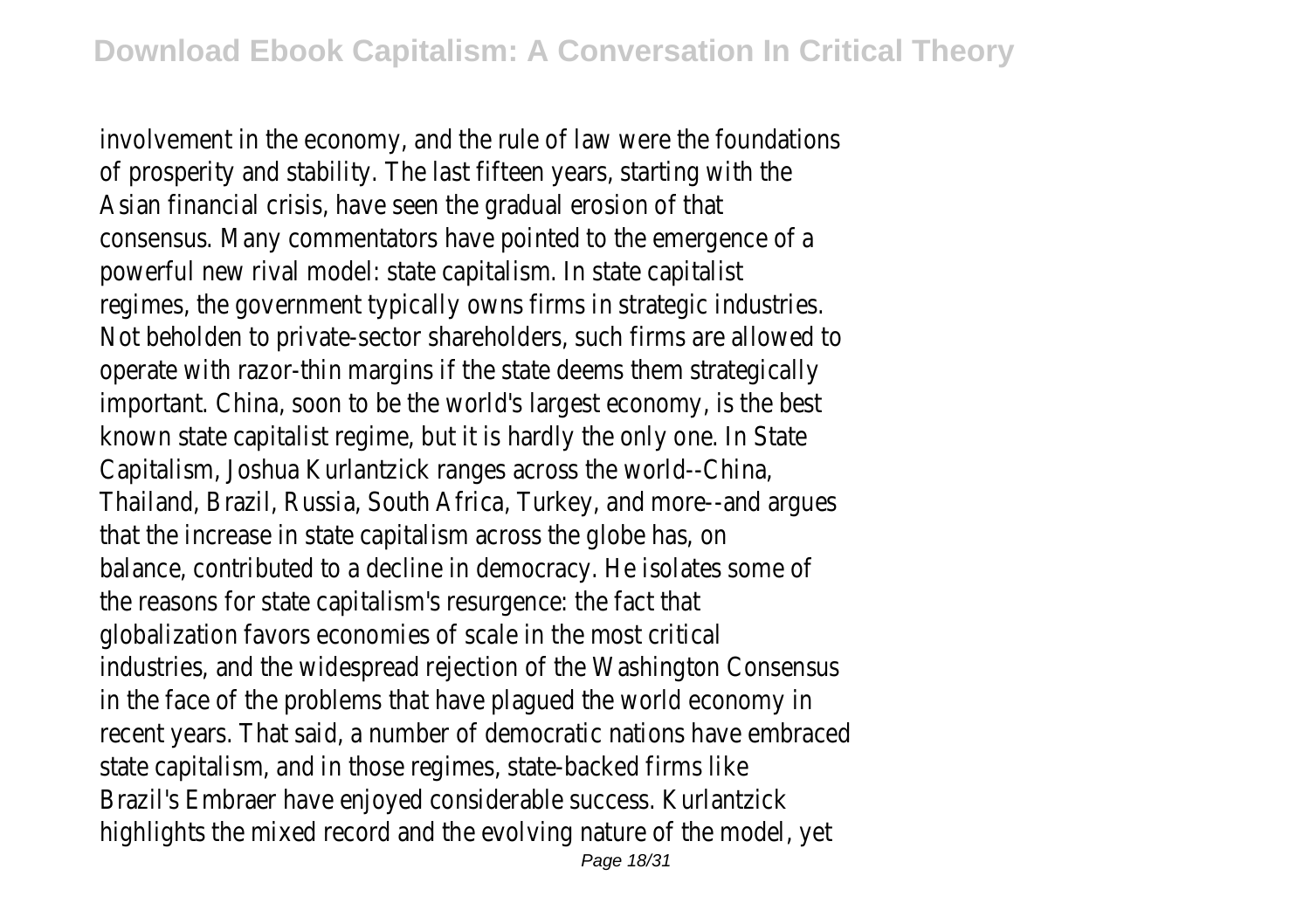he is more concerned about the negative effects of state capitalism. When states control firms, whether in democratic or authoritarian regimes, the government increases its advantage over the rest of society. The combination of new technologies, the perceived failures of liberal economics and democracy in many developing nations, the rise of modern kinds of authoritarians, and the success of some of the best-known state capitalists have created an era ripe for state intervention. State Capitalism offers the sharpest analysis yet of what state capitalism's emergence means for democratic politics around the world.

The Old is Dying and the New Cannot Be Born How Corporate Morality is Sabotaging Democracy

Stakeholder Capitalism

Alternatives to Capitalism

Green Swans

Sociology, Capitalism, Critique

The Age of Surveillance Capitalism

Woke Capitalism

**Our Unsustainable Life: Why We Can't Have Everything We Want With the concept of the Imperial Mode of Living, Brand and Wissen highlight the fact that capitalism implies uneven development as well as a constant and accelerating universalisation of a Western mode of production and**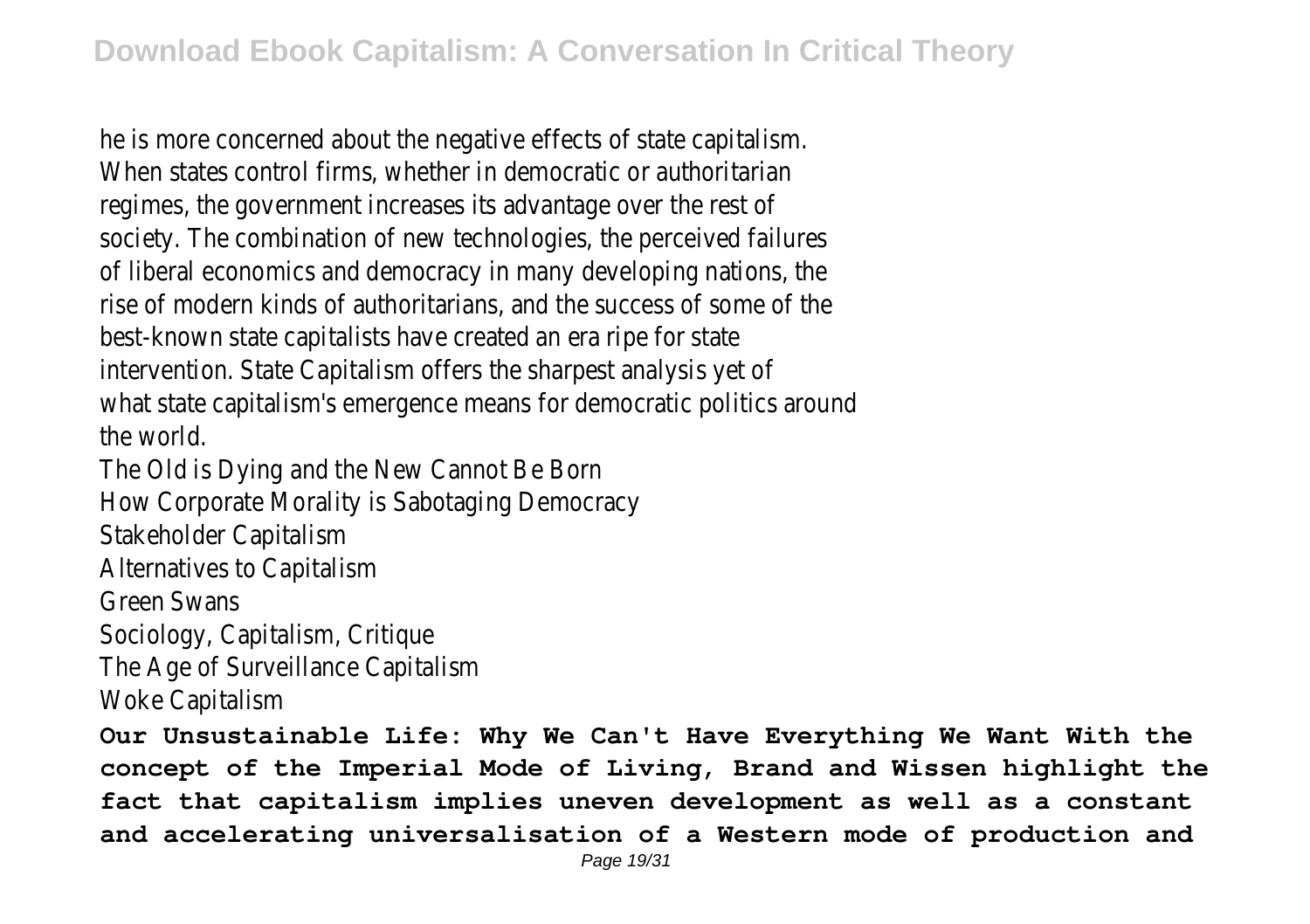**living. The logic of liberal markets since the 19thCentury, and especially since World War II, has been inscribed into everyday practices that are usually unconsciously reproduced. The authors show that they are a main driver of the ecological crisis and economic and political instability. The Imperial Mode of Living implies that people's everyday practices, including individual and societal orientations, as well as identities, rely heavily on the unlimited appropriation of resources; a disproportionate claim on global and local ecosystems and sinks; and cheap labour from elsewhere. This availability of commodities is largely organised through the world market, backed by military force and/or the asymmetric relations of forces as they have been inscribed in international institutions. Moreover, the Imperial Mode of Living implies asymmetrical social relations along class, gender and race within the respective countries. Here too, it is driven by the capitalist accumulation imperative, growth-oriented state policies and status consumption. The concrete production conditions of commodities are rendered invisible in the places where the commodities are consumed. The imperialist world order is normalized through the mode of production and living. For the first time in history, the globe is dominated by one economic system. Capitalism prevails because it delivers prosperity and meets desires for autonomy. But it also is unstable and morally defective.**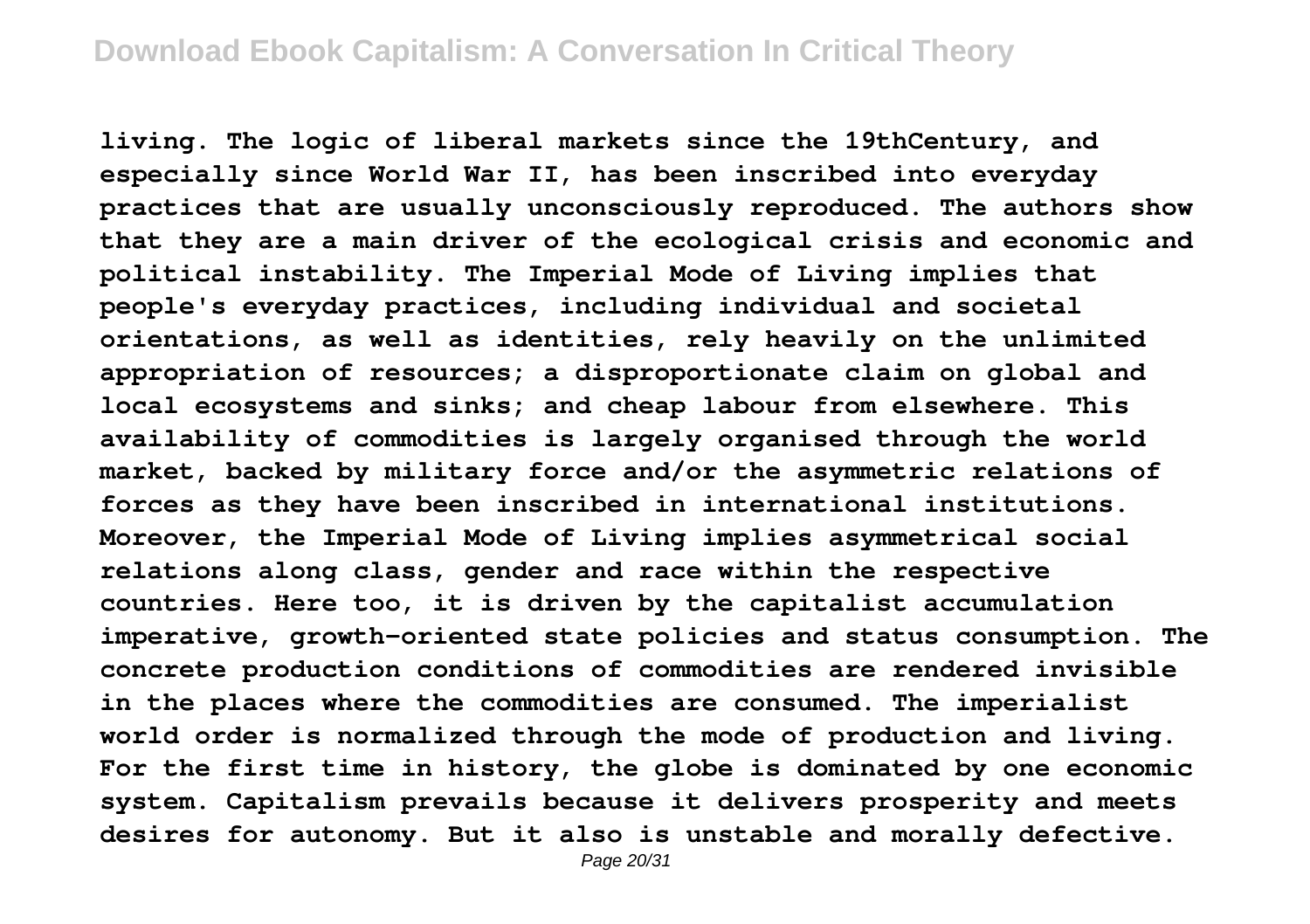**Surveying the varieties and futures of capitalism, Branko Milanovic offers creative solutions to improve a system that isn't going anywhere.**

**Longlisted for the 2021 Porchlight Business Book Awards, Big Ideas & New Perspectives "She offers something both broad and scarce: a compelling new story about how to create a desirable future."—New York Times An award-winning author and leading international economist delivers a hard-hitting and much needed critique of modern capitalism in which she argues that, to solve the massive crises facing us, we must be innovative—we must use collaborative, mission-oriented thinking while also bringing a stakeholder view of public private partnerships which means not only taking risks together but also sharing the rewards. Capitalism is in crisis. The rich have gotten richer—the 1 percent, those with more than \$1 million, own 44 percent of the world's wealth—while climate change is transforming—and in some cases wiping out—life on the planet. We are plagued by crises threatening our lives, and this situation is unsustainable. But how do we fix these problems decades in the making? Mission Economy looks at the grand challenges facing us in a radically new way. Global warming, pollution, dementia, obesity, gun violence, mobility—these environmental, health, and social dilemmas are huge, complex, and have no simple solutions. Mariana Mazzucato argues we need to think bigger**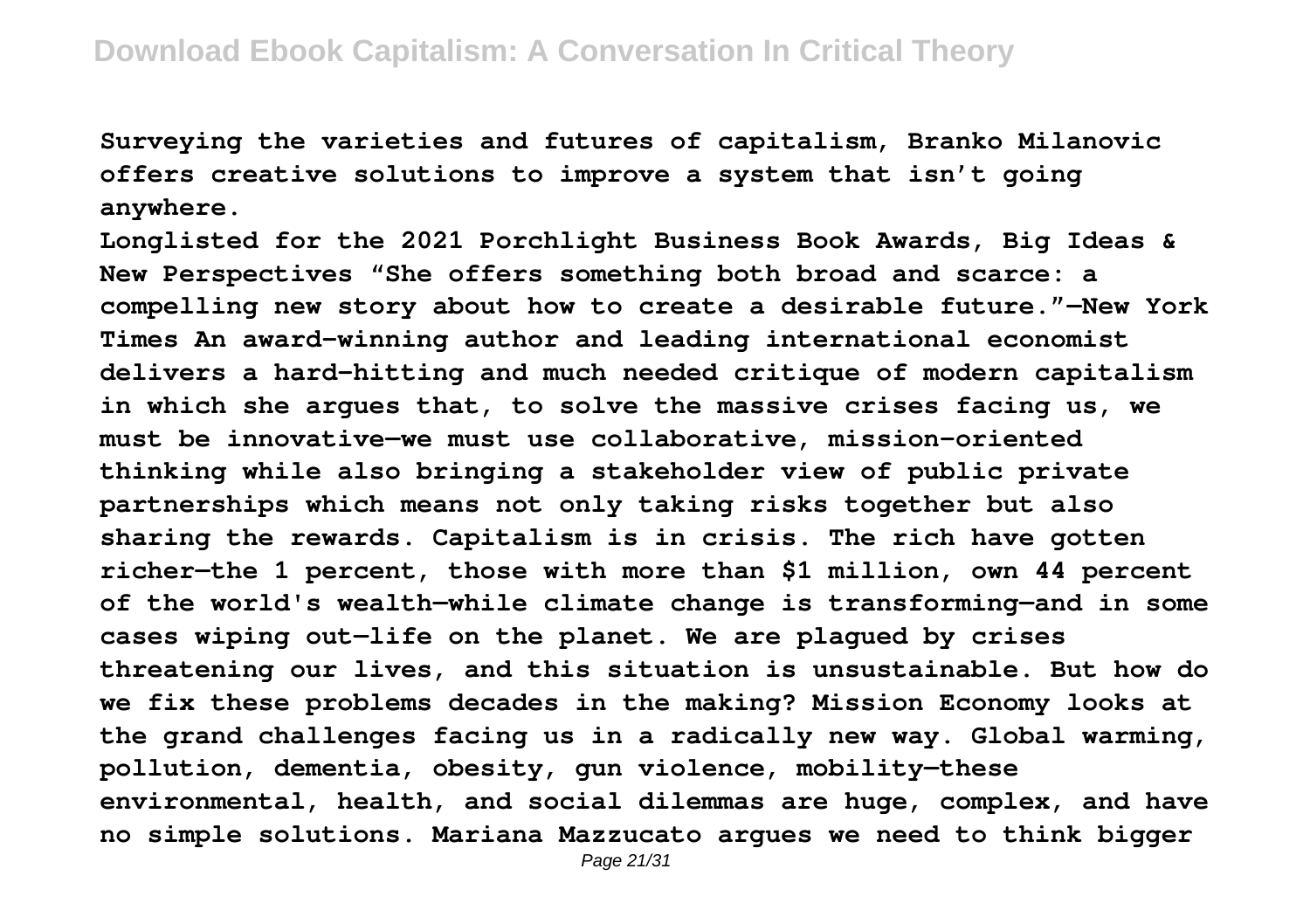**and mobilize our resources in a way that is as bold as inspirational as the moon landing—this time to the most 'wicked' social problems of our time.. We can only begin to find answers if we fundamentally restructure capitalism to make it inclusive, sustainable, and driven by innovation that tackles concrete problems from the digital divide, to health pandemics, to our polluted cities. That means changing government tools and culture, creating new markers of corporate governance, and ensuring that corporations, society, and the government coalesce to share a common goal. We did it to go to the moon. We can do it again to fix our problems and improve the lives of every one of us. We simply can no longer afford not to. Should governments be involved in economic affairs? Challenging prevailing wisdom about the benefits of self-regulating markets, Nina Bandelj and Elizabeth Sowers offer a uniquely sociological perspective to emphasize that states can never be divorced from economy. From defining property rights and regulating commodification of labor to setting corporate governance standards and international exchange rules, the state continuously manages the functioning of markets and influences economic outcomes for individuals, firms and nations. The authors bring together classical interventions and cutting-edge contemporary research in economic sociology to discuss six broad areas of economy/state connection: property, money, labor, firms, national**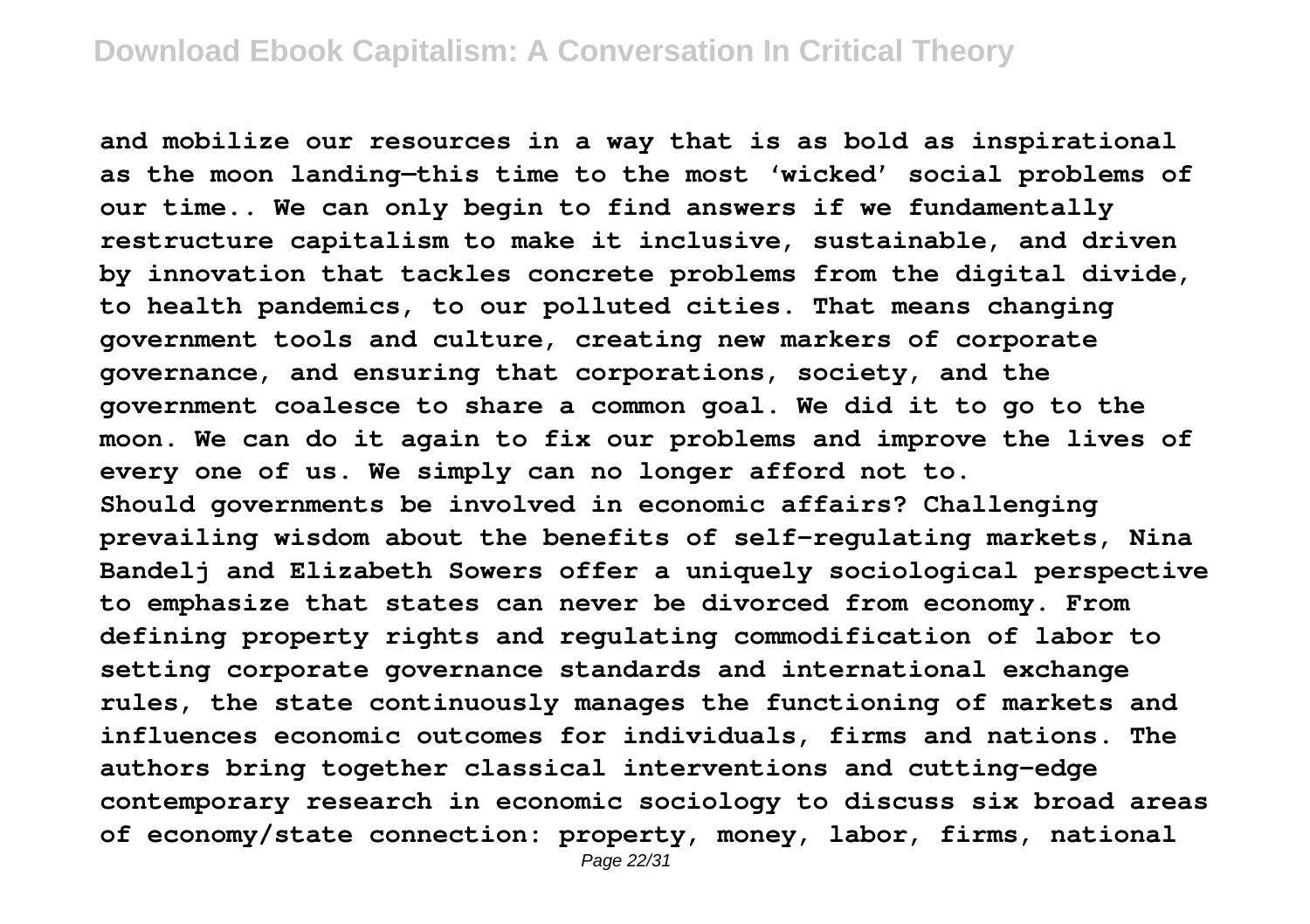**economic growth, and global economic exchange. A wealth of empirical examples and illustrations reveals that even if the nature of state influence on economy varies across contexts, it is always dependent on social forces. This accessible and engaging book will be essential reading for upper-level students of economic sociology, and those interested in the major economic dilemmas of our times. . The Future of the System That Rules the World Everyday Life and the Ecological Crisis of Capitalism Bullshit Jobs Cities in Global Capitalism Outgrowing Capitalism From Progressive Neoliberalism to Trump and Beyond A Moonshot Guide to Changing Capitalism From State-Managed Capitalism to Neoliberal Crisis** 'Recognition' has become a keyword of our time, but its relation to economic 'redistribution' remains unclear. This volume stages a debate between two philosophers, one North American, the other German, who hold different views of the relation of redistribution to recognition. Axel Honneth conceives recognition as the fundamental, over-arching moral category, potentially encompassing redistribution, while Nancy Fraser argues that the two categories are both fundamental and mutually irreducible. In alternating chapters the authors respond Page 23/31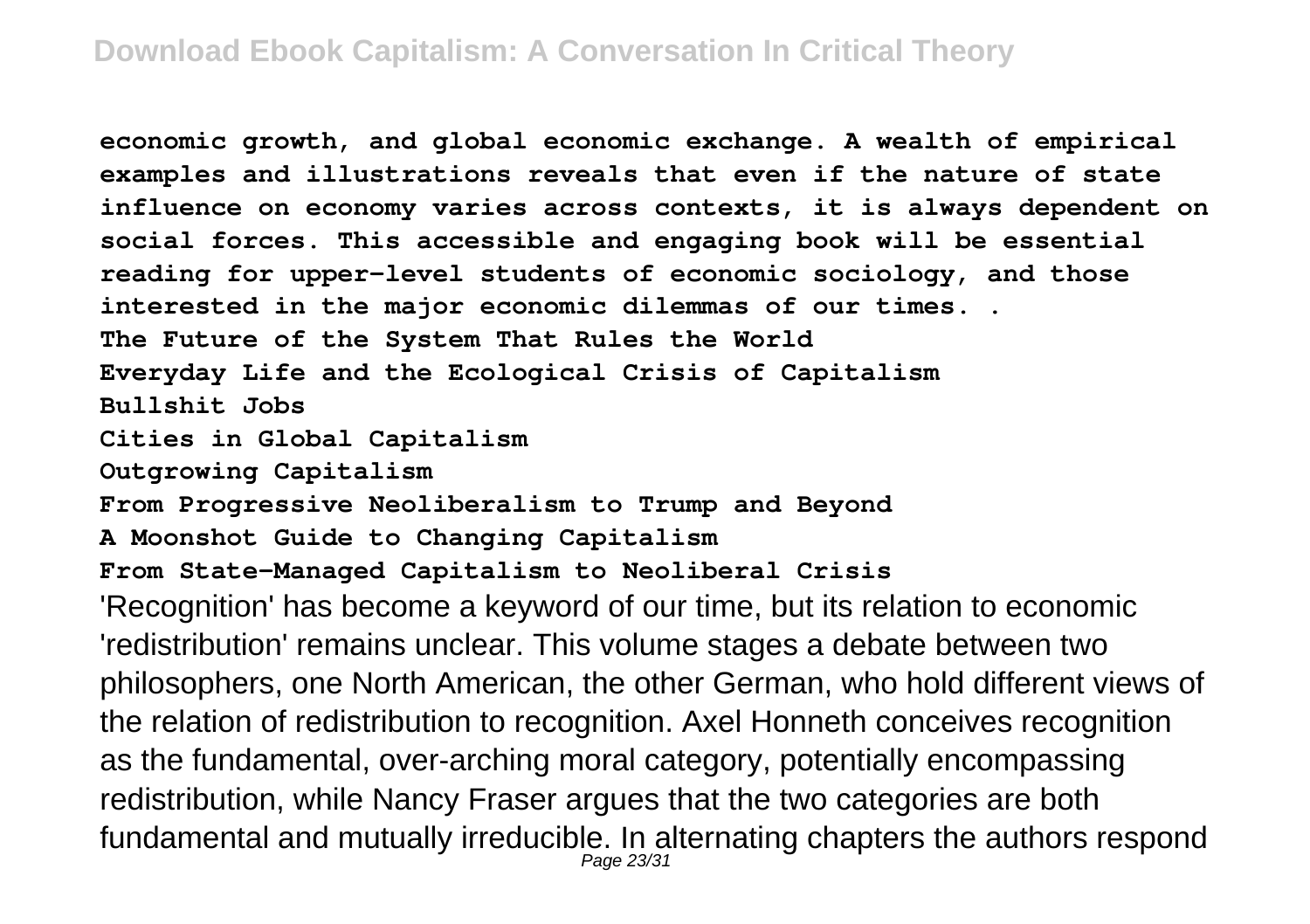to each other's criticisms, and offer a lively dialogue on identity politics, capitalism and social justice. The volume is a dramatic riposte to those who proclaim the death of 'grand theory.'

Even leading capitalists admit that capitalism is broken. Green Swans is a manifesto for system change designed to serve people, planet, and prosperity. In his twentieth book, John Elkington—dubbed the "Godfather of Sustainability"—explores new forms of capitalism fit for the twenty-first century. If Nassim Nicholas Taleb's "Black Swans" are problems that can take us exponentially toward breakdown, then "Green Swans" are solutions that take us exponentially toward breakthrough. The success—and survival—of humanity now depends on how we rein in the first and accelerate the second. Green Swans draws on Elkington's firsthand experience in some of the world's best-known boardrooms and C-suites. Using case studies, real-world examples, and profiles on emergent technologies, Elkington shows how the weirdest "Ugly Ducklings" of today's world may turn into tomorrow's world-saving Green Swans. This book is a must-read for business leaders in corporations great and small who want to help their businesses survive the coming shift in global priorities over the next decade and expand their horizons from responsibility, through resilience, and onto regeneration.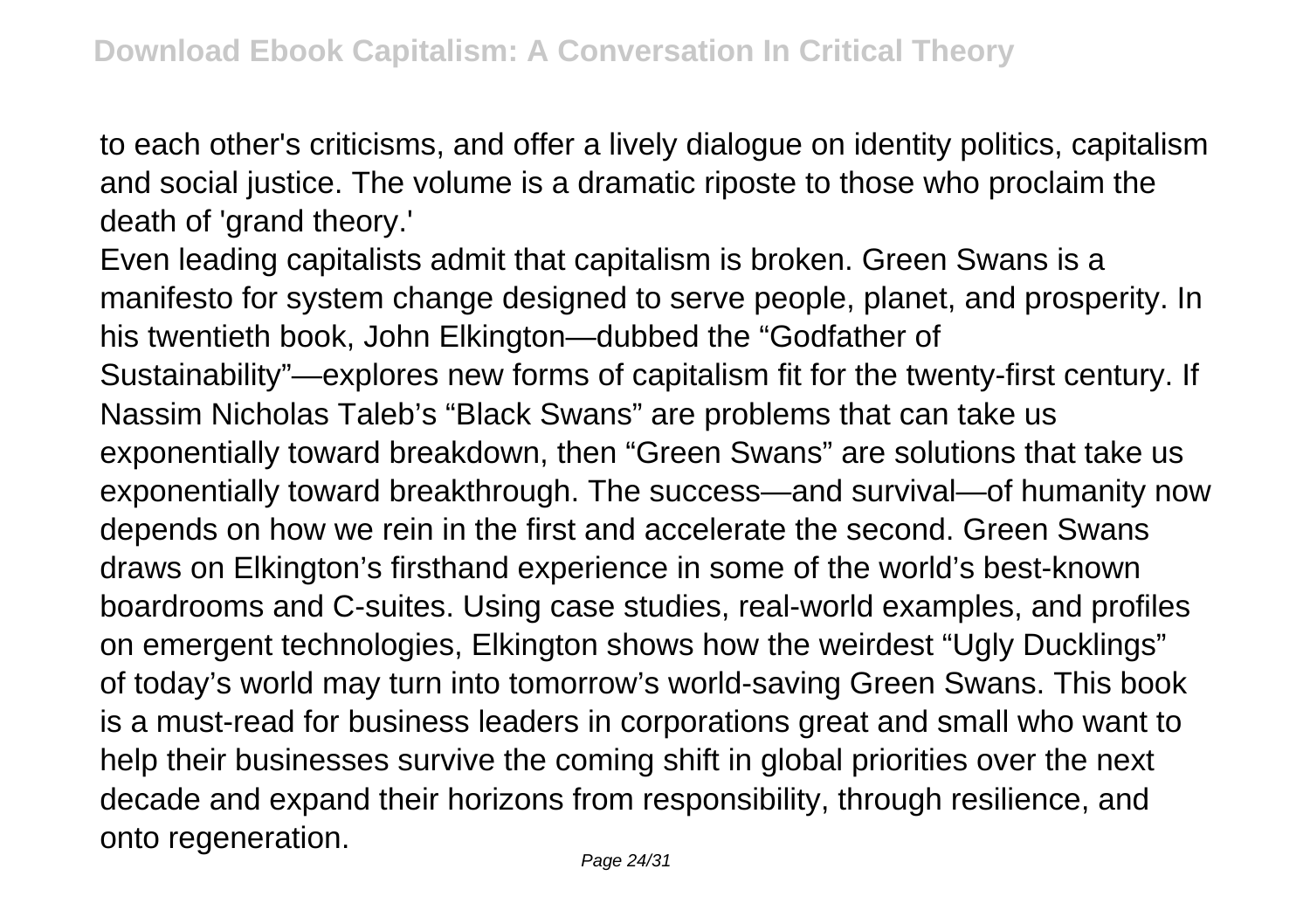Three radical perspectives on the critique of capitalism For years, the critique of capitalism was lost from public discourse; the very word "capitalism" sounded like a throwback to another era. Nothing could be further from the truth today. In this new intellectual atmosphere, Sociology, Capitalism, Critique is a contribution to the renewal of critical sociology, founded on an empirically grounded diagnosis of society's ills. The authors, Germany's leading critical sociologists—Klaus Dörre, Stephan Lessenich, and Hartmut Rosa—share a conviction that ours is a pivotal period of renewal, in which the collective endeavour of academics can amount to an act of intellectual resistance, working to prevent any regressive development that might return us to neoliberal domination. The authors discuss key issues, such as questions of accumulation and expropriation; discipline and freedom; and the powerful new concepts of activation and acceleration. Their politically committed sociology, which takes the side of the losers in the current crisis, places society's future well-being at the centre of their research. Their collective approach to this project is a conscious effort to avoid co-optation in the institutional practices of the academy. These three differing but complementary perspectives serve as an insightful introduction to the contemporary themes of radical sociology in capitalism's post-crisis phase.

Nancy Fraser's major new book traces the feminist movement's evolution since Page 25/31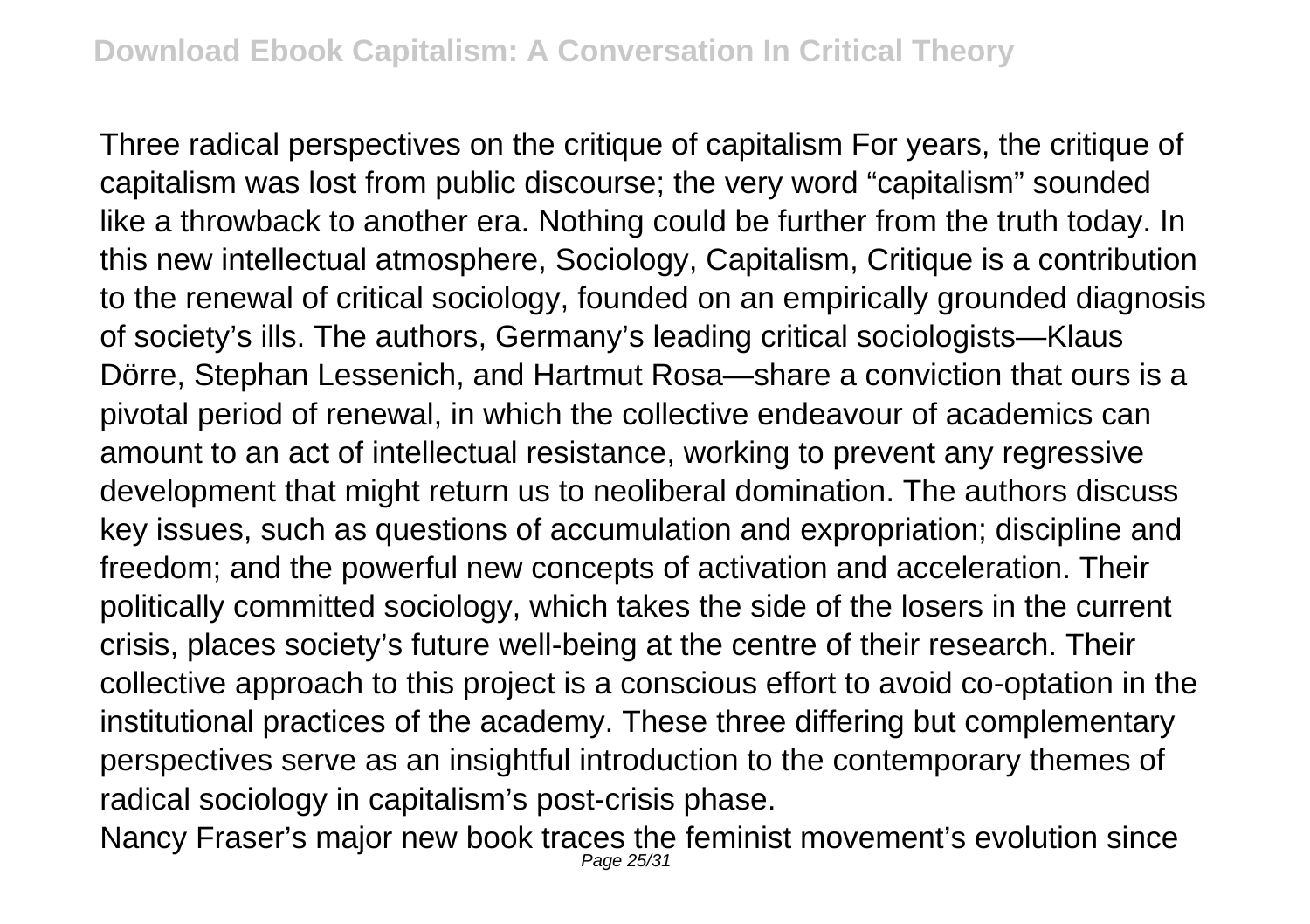the 1970s and anticipates a new—radical and egalitarian—phase of feminist thought and action. During the ferment of the New Left, "Second Wave" feminism emerged as a struggle for women's liberation and took its place alongside other radical movements that were questioning core features of capitalist society. But feminism's subsequent immersion in identity politics coincided with a decline in its utopian energies and the rise of neoliberalism. Now, foreseeing a revival in the movement, Fraser argues for a reinvigorated feminist radicalism able to address the global economic crisis. Feminism can be a force working in concert with other egalitarian movements in the struggle to bring the economy under democratic control, while building on the visionary potential of the earlier waves of women's liberation. This powerful new account is set to become a landmark of feminist thought.

A Conversation in Critical Theory

The Coming Boom In Regenerative Capitalism

Mission Economy

Intellectual Misadventures since Karl Marx

**Capitalism** 

Radical Markets

Uprooting Capitalism and Democracy for a Just Society Page 26/31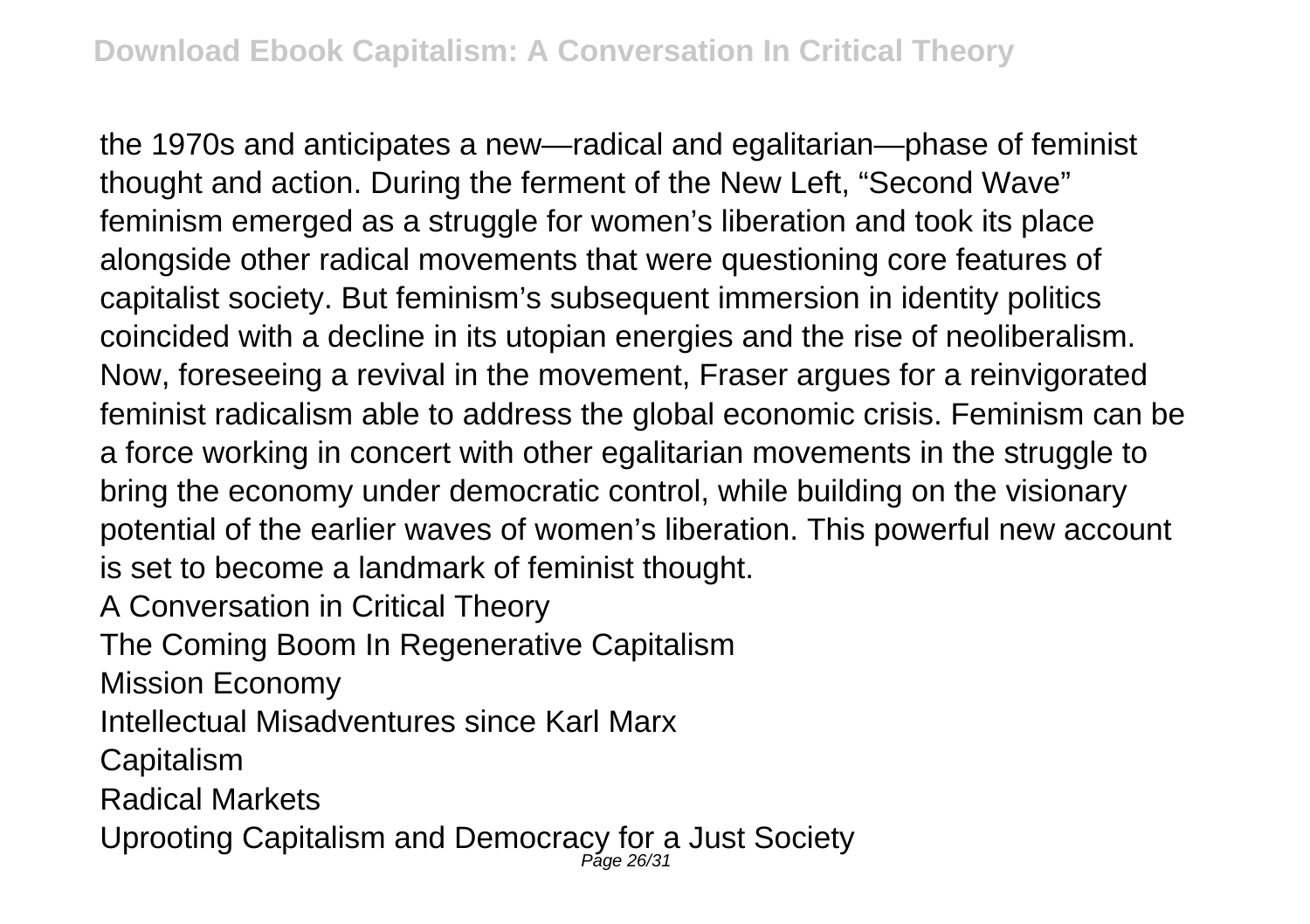## State Capitalism

Intellectuals since the Industrial Revolution have been obsessed with whether, when, and why capitalism will collapse. This riveting account of two centuries of failed forecasts of doom reveals the key to capitalism's durability. Prophecies about the end of capitalism are as old as capitalism itself. None have come true. Yet, whether out of hope or fear, we keep looking for harbingers of doom. In Foretelling the End of Capitalism, Francesco Boldizzoni gets to the root of the human need to imagine a different and better world and offers a compelling solution to the puzzle of why capitalism has been able to survive so many shocks and setbacks. Capitalism entered the twenty-first century triumphant, its communist rival consigned to the past. But the Great Recession and worsening inequality have undermined faith in its stability and revived questions about its long-term prospects. Is capitalism on its way out? If so, what might replace it? And if it does endure, how will it cope with future social and environmental crises and the inevitable costs of creative destruction? Boldizzoni shows that these and other questions have stood at the heart of much analysis and speculation from the early socialists and Karl Marx to the Occupy Movement. Capitalism has survived predictions of its demise not, as many think, because of its economic efficiency or any intrinsic virtues of markets but because it is ingrained in the hierarchical and individualistic structure of modern Western societies. Foretelling the End of Capitalism takes us on a fascinating journey through two centuries of unfulfilled prophecies. An intellectual tour de force and a plea for political action, it will change our understanding of the economic system that determines the fabric of our lives.

In what ways are cities central to the evolution of contemporary global capitalism? And in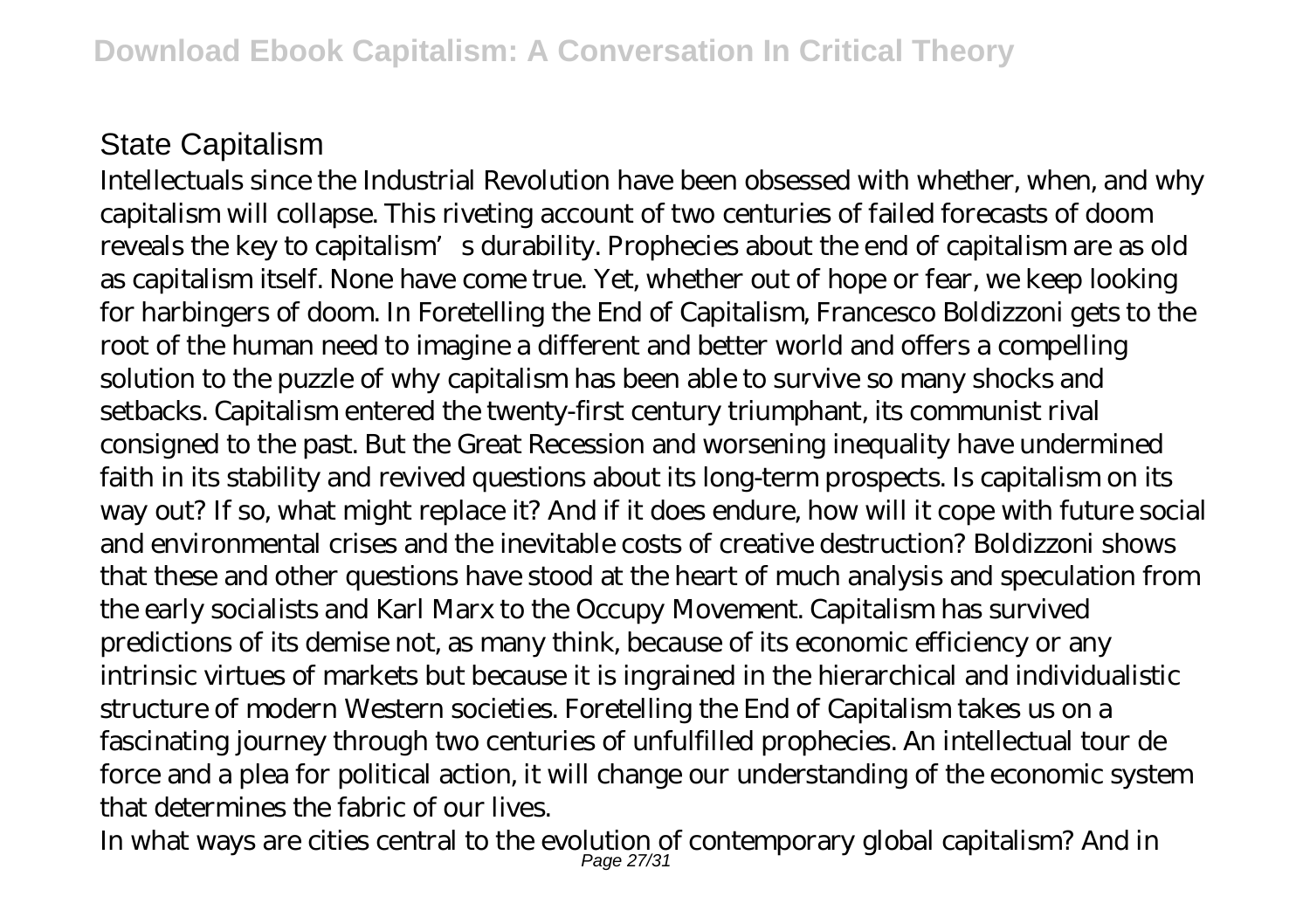what ways is global capitalism forged by the urban experience? This book provides a response to these questions, exploring the multifaceted dimensions of the city-capitalism nexus. Drawing on a wide range of conceptual approaches, including political economy, neoinstitutionalism and radical political theory, this insightful book examines the complex relationships between contemporary capitalist cities and key forces of our times, such as globalization and neoliberalism. Taking a truly global perspective, Ugo Rossi offers a comparative analysis of the ways in which urban economies and societies reflect and at the same time act as engines of global capitalism. Ultimately, this book shows how over the past three decades capitalism has shifted a gear – no longer merely incorporating key aspects of society into its system, but encompassing everything, including life itself – and illustrates how cities play a central role within this life-oriented construction of global capitalism. It's time to rethink how we create and allocate money In Outgrowing Capitalism, Marco Dondi sheds light on the fact that most people do not have the economic security to focus on purpose and life fulfillment. He proposes that this is not the way things have to be; there is an alternative. In a quest to change our economic system to cater for everyone, he identifies deep issues in how money is created and allocated and connects these to capitalism. He shows that the assumptions and circumstances that made capitalism a success are no longer true today and then describes a new socio-economic model, Monetism. Dondi's solution is to provide a pragmatic roadmap to institutionalize Monetism and solve societal issues that seemed as permanent as time.

From bestselling writer David Graeber—" a master of opening up thought and stimulating debate" (Slate)—a powerful argument against the rise of meaningless, unfulfilling jobs…and Page 28/31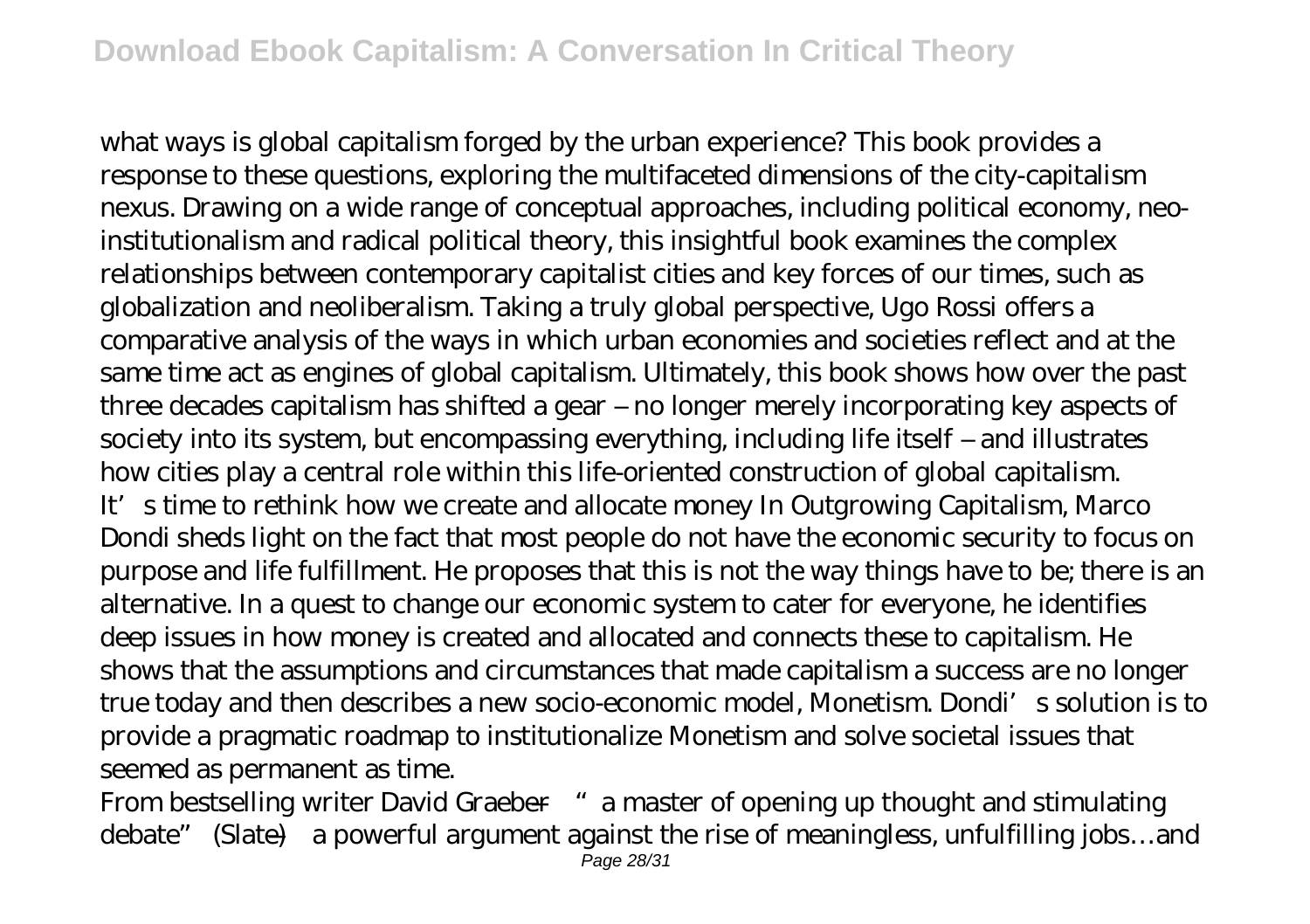their consequences. Does your job make a meaningful contribution to the world? In the spring of 2013, David Graeber asked this question in a playful, provocative essay titled "On the Phenomenon of Bullshit Jobs." It went viral. After one million online views in seventeen different languages, people all over the world are still debating the answer. There are hordes of people—HR consultants, communication coordinators, telemarketing researchers, corporate lawyers—whose jobs are useless, and, tragically, they know it. These people are caught in bullshit jobs. Graeber explores one of society's most vexing and deeply felt concerns, indicting among other villains a particular strain of finance capitalism that betrays ideals shared by thinkers ranging from Keynes to Lincoln. "Clever and charismatic" (The New Yorker), Bullshit Jobs gives individuals, corporations, and societies permission to undergo a shift in values, placing creative and caring work at the center of our culture. This book is for everyone who wants to turn their vocation back into an avocation and "a thoughtprovoking examination of our working lives" (Financial Times).

US Oil in Equatorial Guinea

Communication and Capitalism

The New Language of Capitalism

Capitalism and Slavery

Social Reproduction Theory

A Global Economy that Works for Progress, People and Planet

Capitalism without Capital

Capitalism's colonization of every hour in the day 24/7: Late Capitalism and the Ends explores some of the ruinous consequences of the expanding non-stop processes of  $r_{\text{age 29/31}}$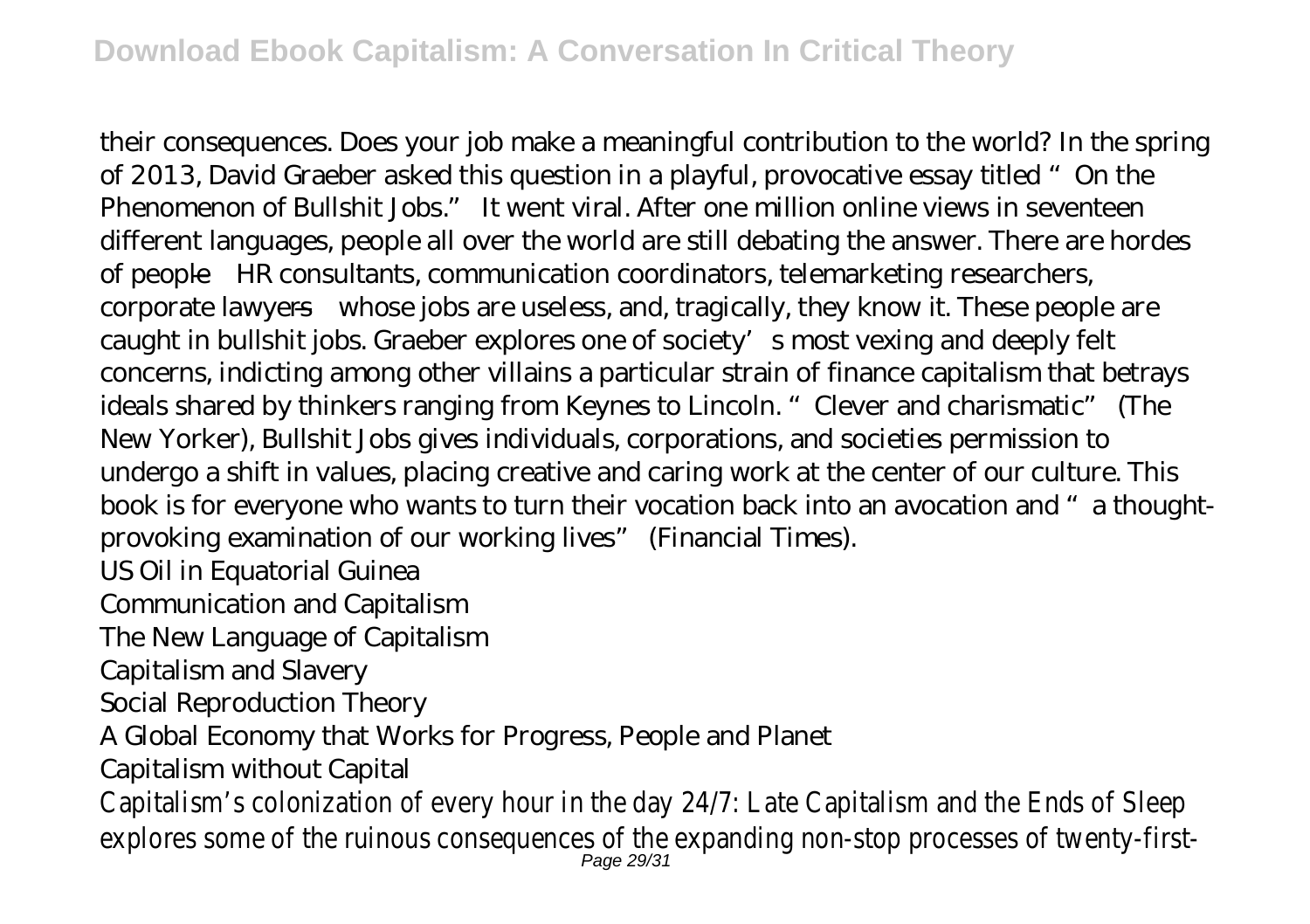century capitalism. The marketplace now operates through every hour of the clock, pushing ushing ushing ushing ushing ushing ushing ushing ushing ushing ushing ushing ushing ushing ushing ushing ushing ushing ushing ushing into constant activity and eroding forms of community and political expression, dama fabric of everyday life. Jonathan Crary examines how this interminable non-time blurs separation between an intensified, ubiquitous consumerism and emerging strategies of and surveillance. He describes the ongoing management of individual attentiveness ar impairment of perception within the compulsory routines of contemporary technolog At the same time, he shows that human sleep, as a restorative withdrawal that is in incompatible with 24/7 capitalism, points to other more formidable and collective ref world-destroying patterns of growth and accumulation.

"A clever, even witty examination of the manipulation of language in these days of ne late stage capitalism" (Counterpunch). From Silicon Valley to the White House, from kindergarten to college, and from the factory floor to the church pulpit, we are all called innovators and entrepreneurs, to be curators of an ever-expanding roster of competencies, and to become resilient and flexible in the face of the insults and injuries we confront at midst of increasing inequality, these keywords teach us to thrive by applying the less competitive marketplace to every sphere of life. What's more, by celebrating the value creativity, and passion at school and at work, they assure us that economic success less than a moral virtue. Organized alphabetically as a lexicon, Keywords explores the and common usage of major terms in the everyday language of capitalism. Because these words have infiltrated everyday life, their meanings may seem self-evident, even benign. Who